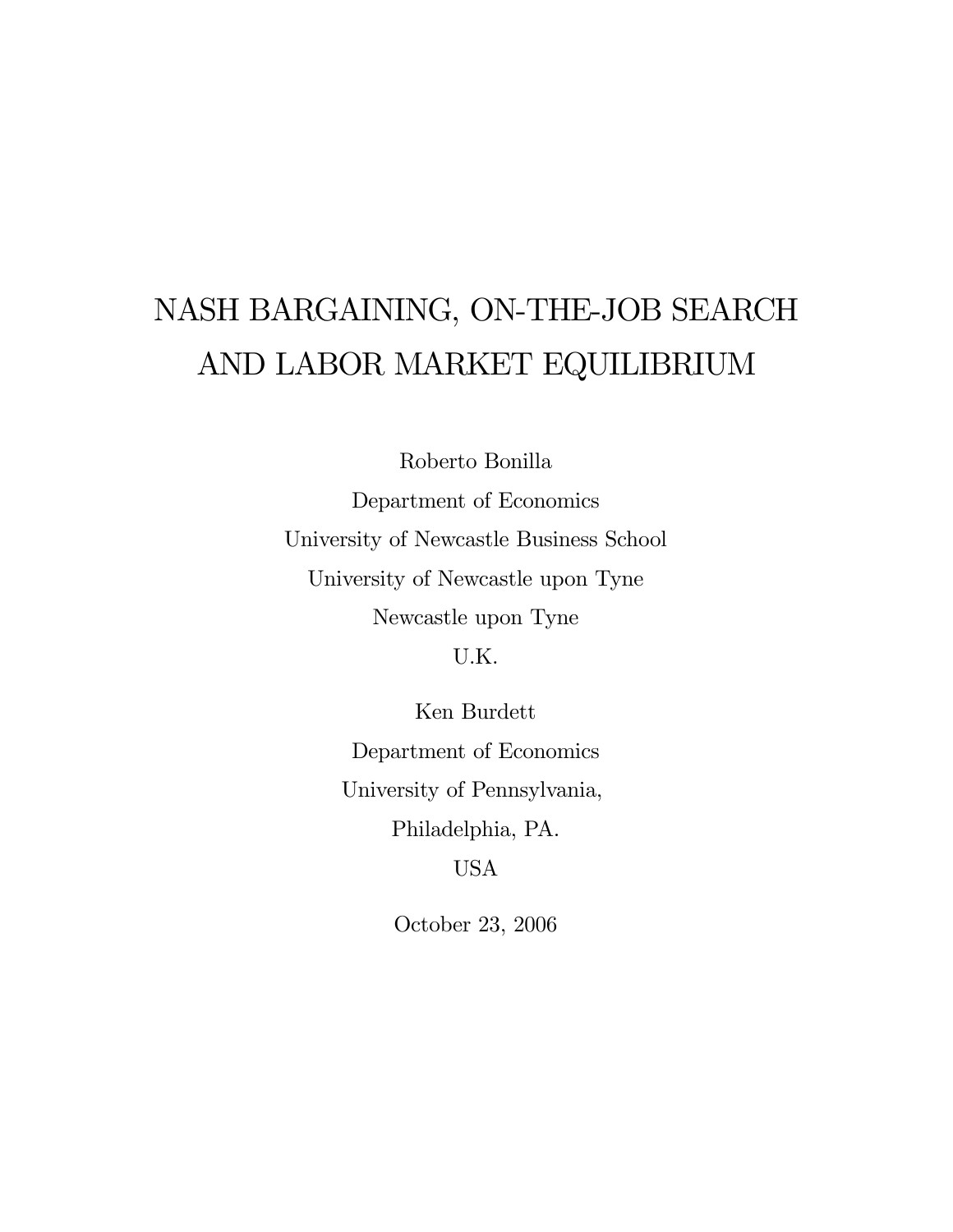# NASH BARGAINING, ON-THE-JOB SEARCH AND LABOR MARKET EQUILIBRIUM

The objective of this study is to investigate market equilibrium in a labor market where employed workers can search while employed but only at a cost. The wage paid in any match between a previously unemployed worker and a firm is established by a bilateral Nash bargain. If an employed worker does search while employed, and another firm with a vacancy is contacted, the two firms are assumed to bid for the worker's services. Using such a framework it is shown that even in a labor market where both workers and firms are homogeneous, if search costs are small but strictly positive, then there exists a unique equilibrium where a positive fraction of employees search on-the-job. In such a situation there is a dispersed wage equilibrium.

Apart from Monks and Nuns, and possibly lighthouse keepers, all, at sometime or other, look for a job while employed. Surprisingly, until recently there were few studies on the topic even though a significant percentage of job changes by workers in the US involves no interim unemployment. The small number of studies on this topic possibly reflects the fact that the standard competitive labor market model implies there is no reason for a worker to look for another job while employed. In recent years, however, models of labor markets have been developed where frictions are suitably taken into account. These imply a worker at any moment in time faces only a limited number of job opportunities and these opportunities change through time. In such a framework it is not unreasonable for a worker to accept a job but continue to look for another one while employed. The objective here is to analyze equilibrium in a labor market with frictions where employed workers can, at a cost, search for new job opportunities.

The work on labor market models with frictions can be usefully partitioned into two - those where firms post wages and those that assume a worker and firm bargain over the wage to be paid if employment is accepted. Within the context of wage posting models (see, for example, Burdett and Mortensen (1998), Van den Berg (1999), and Postel-Vinay and Robin (2002)), on-the-job search by employees plays a central role. In these models, however, workers by assumption receive new job offers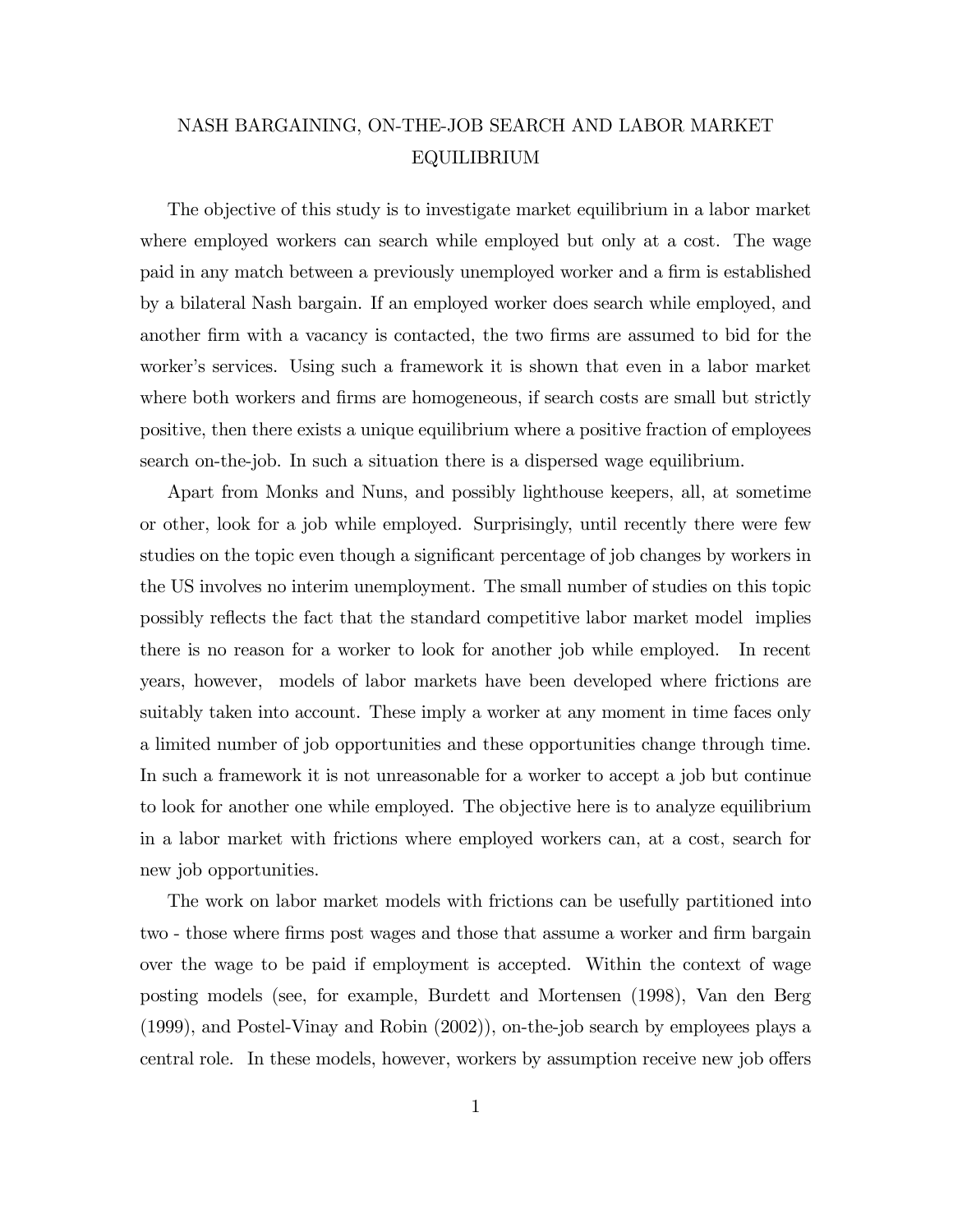when employed as well as when unemployed - there is no decision to search, or not, by employees.<sup>1</sup>

The vast majority of studies that assume workers and firms bargain to establish wages do not consider on-the-job search. Recently, however, Shimer (2005) and Cahuc, Postel-Vinay and Robin (2005) have both analyzed an equilibrium model where employees search for new job opportunities within a strategic bargaining environment. In these two studies there is again no on-the-job search choice, - both employed and unemployed workers receive new offers from time to time, by assumption.

The paper perhaps closest to one presented here is by Pissarides (1994). He investigates equilibrium in the context of a labor market with heterogeneous firms. Employed workers at a cost can choose to search. By assumption, workers and firms cannot negotiate long-term contracts in the sense that what is negotiated is not binding when the outside options faced by the parties change. This restriction motivates Pissarides to assume that a firm and worker will utilize a split the surplus bargain. The present study differs from Pissarides study in three ways. First. a simpler labor market is considered where both workers and firms are homogeneous. There is no need to consider heterogeneous firms as it will be shown that search while employed can be an equilibrium outcome when all firms are homogeneous.<sup>2</sup> Second, we assume here that what a firm and worker negotiate is binding in the long-run. To illustrate, assume an employee searches on-the-job and receives an offer from another firm. In response the worker's current employer increases the wage paid. Assume this response is successful and the other firm withdraws forever. In the present study the firm's increased wage offer, unlike Pissarides' study, is binding on the firm. Finally, we assume that when a firm and unemployed worker bargain they select a wage that maximizes the Nash product, i.e., they use what is termed the Nash bargain. As will be shown this does not always imply they split the surplus in equal shares. These differences lead to very different results than those presented by Pissarides. In

 $1<sup>1</sup>$ Burdett (1978) presents a simple model of the worker's decision to search, or not while employed.  $2^2$ Of course, the generalization to heterogeneous firms is readonably straightforward.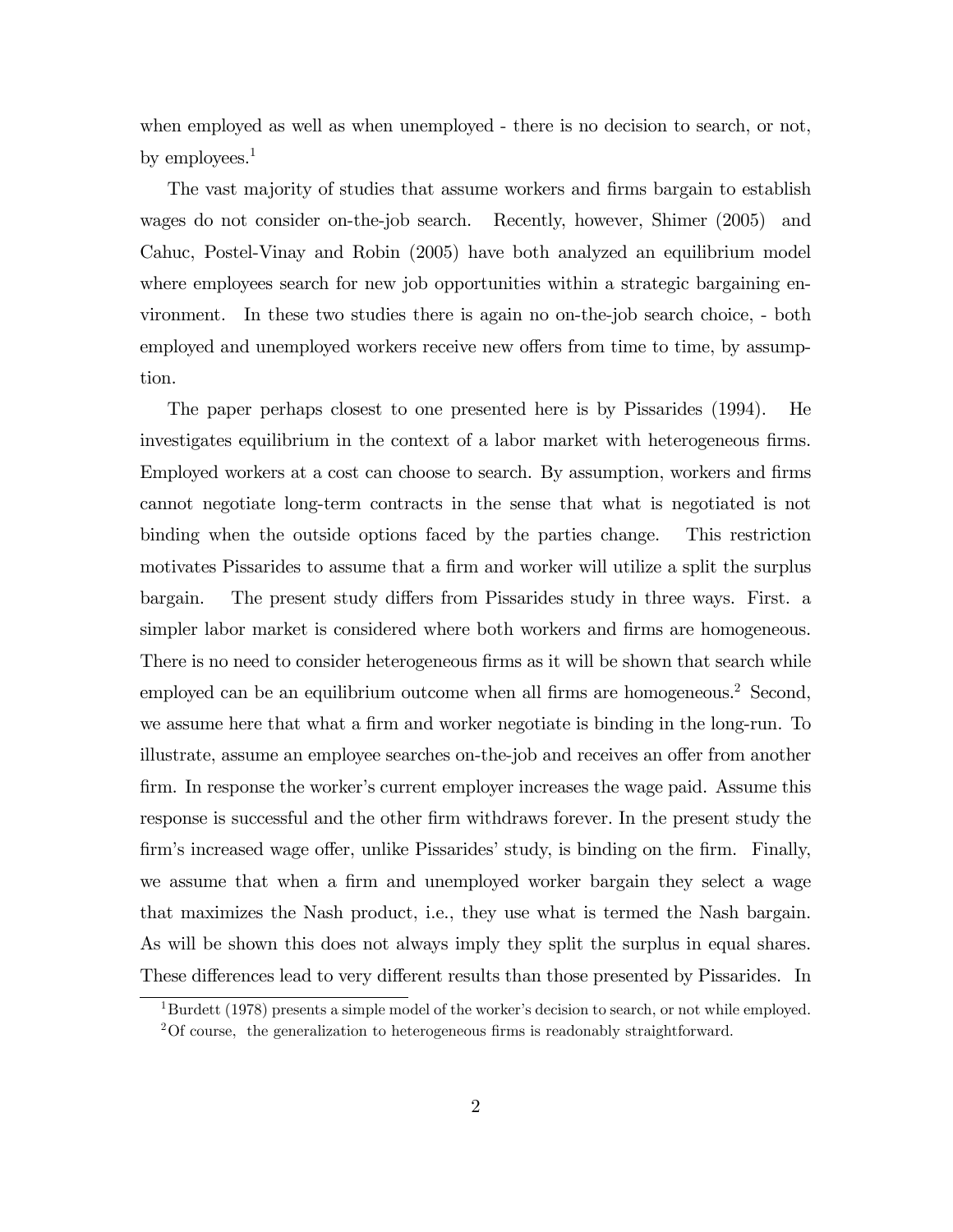particular, they imply that if search costs are small, then on-the-job search exists in equilibrium even when workers and firms are homogeneous.<sup>3</sup>

There are other studies that have considered costly on-the-job search. First, Burdett, Imai and Wright (2004) have analyzed the search decision within the context of a marriage model where utility is not transferable.<sup>4</sup> . In this setting the decision to look for a new partner while married depends, among other things, on whether the individualís partner is also looking around, or not. Note, in the marriage market setting either party can choose to search while matched. In the labor market context, by assumption, only workers can select to search while matched. Second, Nagypal (2005) has developed and analyzed an on-the-job search model where the where a worker's utility from employment at a particular firm depends on a idiosyncratic element as well as the wage offered. This idiosyncractic element is private information to the worker Hence, even if all firms offer the same wage, those employed workers in a bad match (i.e., a low idiosyncratic term) may elect to search. Thirdly, Moscarini (2005) considers the decision to search, or not, within a model of learning about a worker's ability. In this case a worker who turns out not to be a good match with his/her employer, can elect to search while employed

The market used here works as follows. As stated before, both workers and firms are homogeneous. Suppose that when an unemployed worker and a firm with a vacancy contact each other they bargain over the wage paid if employment is accepted. By assumption, the firm cannot observe employee search behavior and therefore they cannot condition on whether the worker searches or not. It is assumed that the unemployed worker and Örm with a vacancy select the wage that maximizes the Nash product. Suppose for a moment that a worker searches while employed. If this worker contacts a firm with a vacancy, the two firms are assumed to bid for the workers services (see Postel-Vinay and Robin (2002b) for a similar approach). As firms are homogeneous, it is clear that either firm is willing to bid up to a wage that

<sup>&</sup>lt;sup>3</sup>It should not be that difficult to extend the analysis to one where there are heterogeneous workers and/or firms. Such complexities are not attempted, however, so we can focus on explaining the logic genearting the results.

<sup>&</sup>lt;sup>4</sup>As utility is non-transferable, there is no bargaining - what you see is what you get.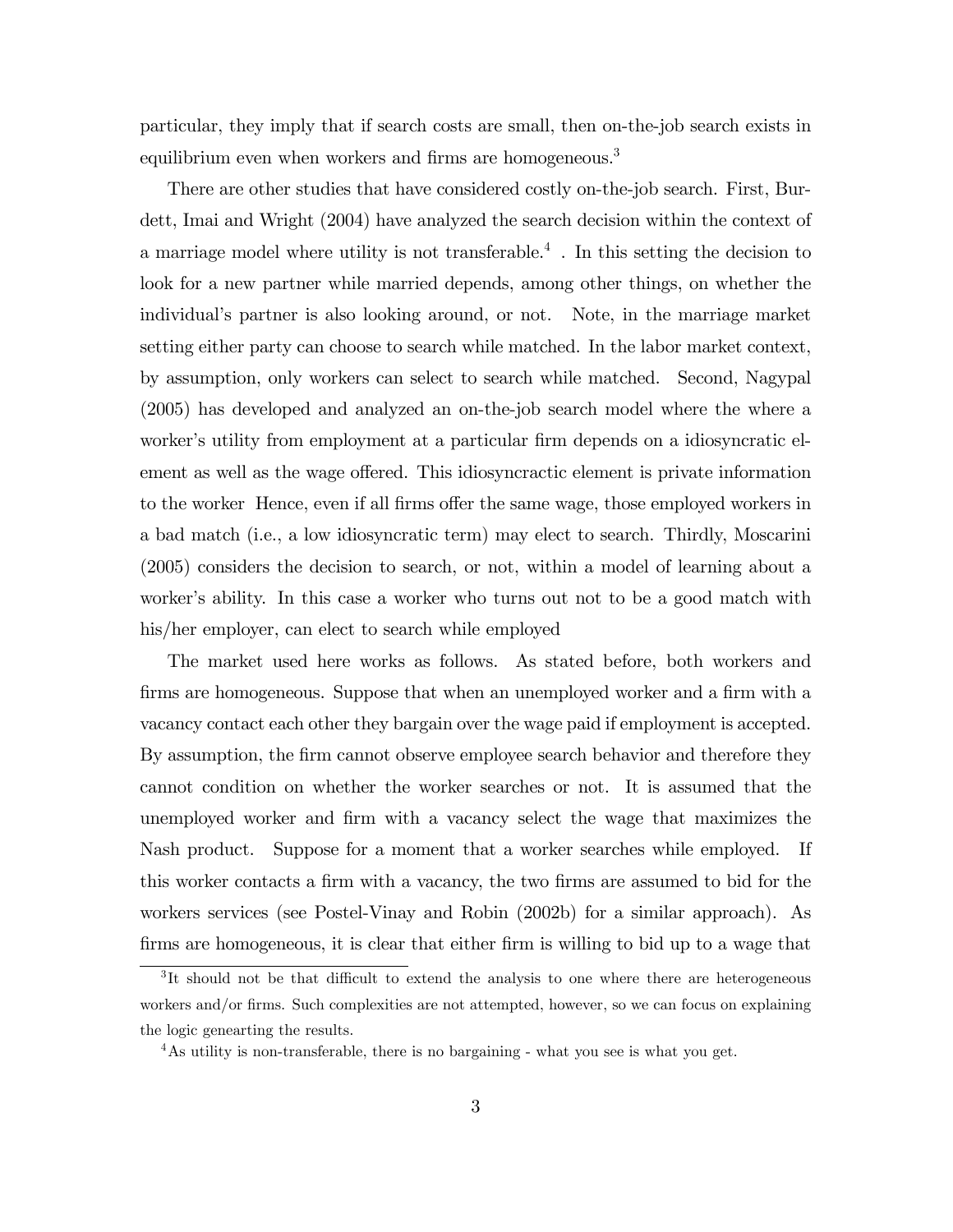makes the firm indifferent between hiring the worker and posting a vacancy. Let  $z$ denote this wage. This wage can be seen as the payoff to search while employed. Given  $z$ , the worker's cost of search, and the arrival rate of job offers while employed, it is shown that if a worker hired from unemployment is paid wage  $w$ , this worker will search while employed if and only if  $w$  is less than a search wage,  $Q$ . This search, or not, decision generates a non-convexity in the feasible set of outcomes over which the unemployed worker and firm bargain.

The convexity of the feasible set of alternatives, of course, causes a problem as the Nash axioms only apply to a convex feasible set. The standard way to convexifying the feasible set in bargaining situations is by the use of lotteries. This is the approach used here. Luckily, the lottery is a simple one.

Within this context, it is shown that depending on the cost of search faced by an employee, three types of equilibria can be generated. First, if search costs are large, in equilibrium the Nash bargain implies the worker and firm split the surplus in equal shares and no employee searches while employed. Second, if the cost of search is in a "mid-range", the Nash bargain does not split the surplus in equal shares, but the worker is paid a wage that implies he/she does not search while employed. Finally, if search costs a small but strictly positive, an unemployed worker and firm with a vacancy use a lottery to maximize the Nash product. This lottery implies the wage paid is either a "low" wage and the worker searches while employed, or a "high" wage and the worker does not search while employed.

# 1 The Model

Assume there is a large fixed number (a continuum) of both workers and firms. We normalize the number of both to one. Time is continuous. When any worker is employed by a firm, the worker generates revenue  $p$  per unit of time. Independent of employment status, if a worker pays flow cost  $c$ , a firm with a vacancy is contacted at Poisson rate  $\alpha$ . Vacancies are not contacted if the worker does not pay c. An unemployed worker obtains b per unit of time.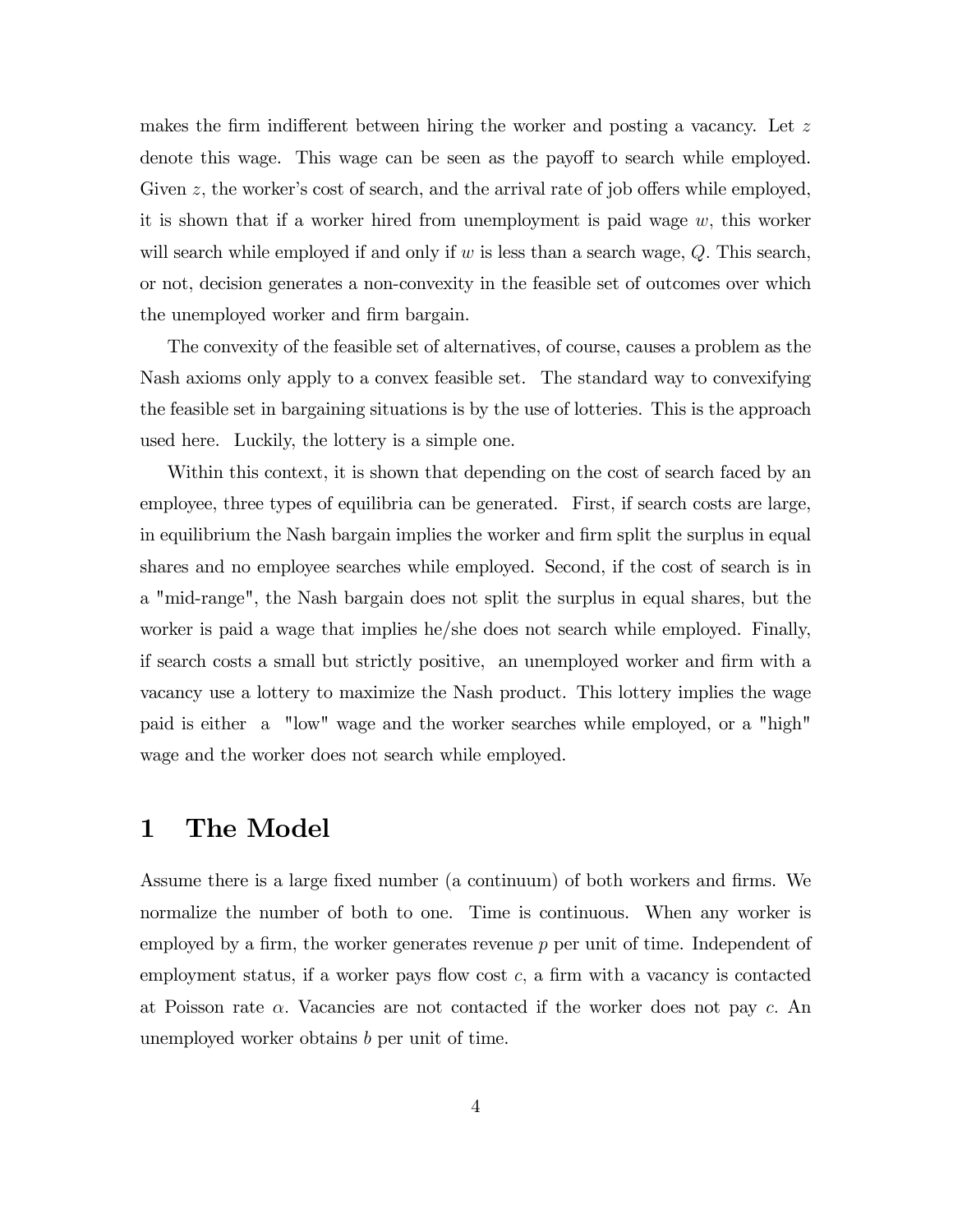Each firm employs at most one worker. If a worker is employed at a firm, the partnership breaks up at an exogenous rate  $\delta$ . If such an event occurs, the firm costlessly posts a vacancy, whereas the worker becomes unemployed. A firm with a vacancy contacts a searching worker at Poisson rate  $\alpha_f$ . The probability a worker contacted is unemployed is denoted by  $\pi$ . Throughout we assume the market is in a steady-state and therefore the above aggregates stay constant through time.

If a firm with a vacancy contacts an unemployed worker the wage paid is determined by a Nash bargain. An employee may, or may not, search but this is not observable to the firm. This implies the worker and firm cannot condition on the worker's search behavior. Suppose a firm's employee does search on-the-job. Further, assume this worker contacts another firm with a vacancy. Here, the newly contacted firm and the worker's current employer are assumed to enter a wage bidding competition for the worker services.

All discount the future at rate  $r$ . Each worker maximizes expected discounted income, whereas each firm maximizes its expected discounted profit. To reduce descriptions, in what follows we shall say workers and firms maximize their expected payoffs. We now describe the behavior of firms and workers.

## 1.1 Firms

Given the model described above let  $V$  denote the firm's expected payoff when it posts a vacancy. The object here is to specify a firm's expected return when it hires a worker, taking V as given. Let  $J(w, 0)$  denote a firm's expected payoff when currently employing a worker at wage w given the worker does not search while employed. It follows

$$
rJ(w, 0) = p - w + \delta[V - J(w, 0)]
$$

Now let  $J(w, 1)$  denote the expected return to a firm that employs a worker at wage w and the worker searches on-the-job. In this case

$$
rJ(w, 1) = p - w + \delta[V - J(w, 1)] + \alpha[J_H - J(w, 1)]
$$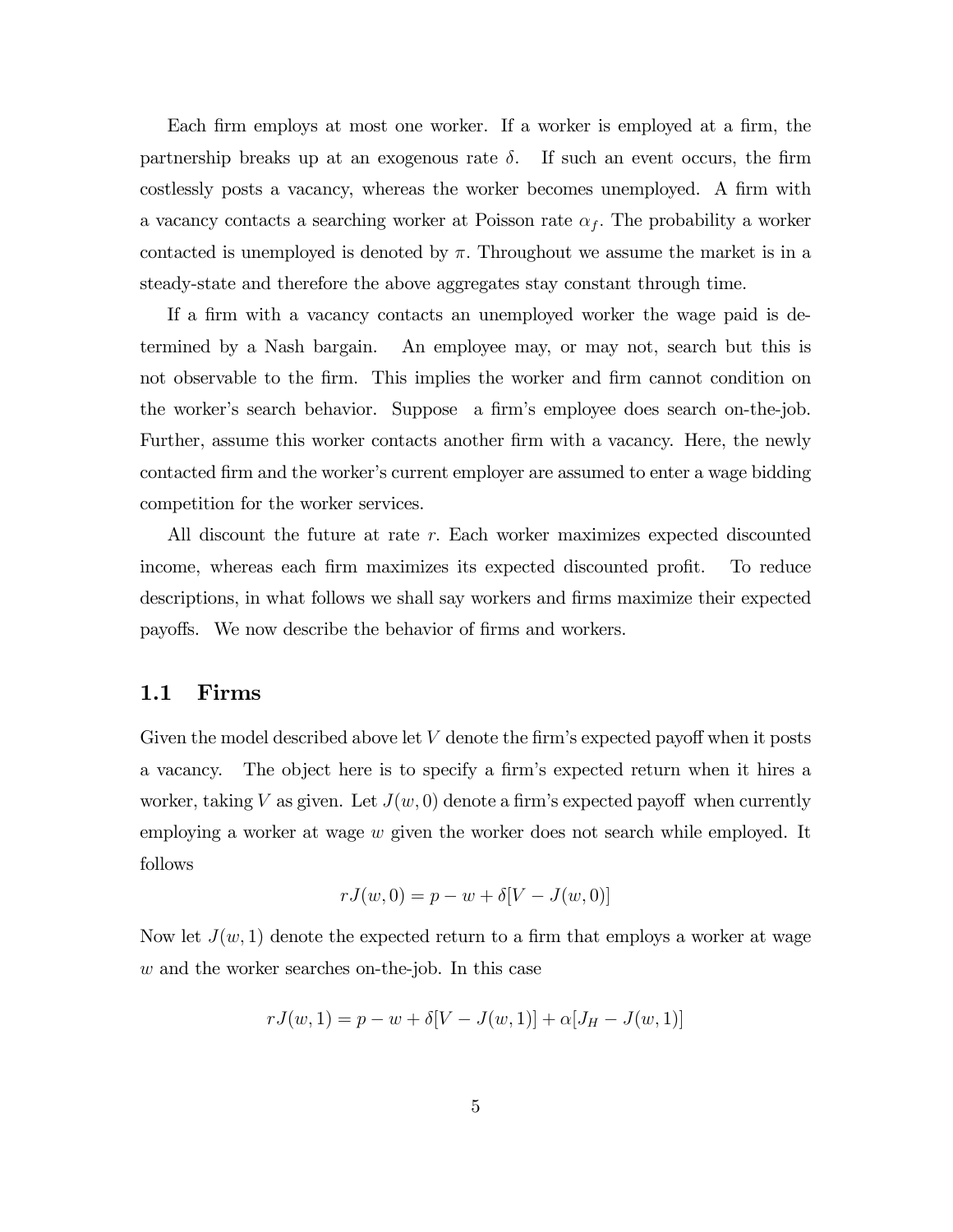where  $J_H$  denotes the firm's expected payoff after its employee contacts another firm and they bid for the worker's services.

Suppose for a moment that a firm's employee contacts another firm with a vacancy. In this case by assumption the two firms bid for the worker's services. As firms are homogeneous each firm is willing to bid a maximum wage,  $z$ , such that if the worker accepts the firm's expected return is the same as if the firm posts a vacancy, i.e.,  $J_H = V$ . Without loss of generality, assume the worker stays at his current employer. Further, as no firm is willing to pay a worker more than this, at wage  $z$ , the employee does not search, i.e.,  $J_H = V = J(z, 0)$ . This implies

$$
J(w,0) = \frac{p-w+\delta V}{r+\delta} \tag{1}
$$

and

$$
J(w,1) = \frac{p - w + (\delta + \alpha)V}{r + \delta + \alpha}
$$
 (2)

It follows immediately that  $J(z, 1) = J(z, 0) = V$  and

$$
z = p - rV \tag{3}
$$

## 1.2 Workers

Let  $U_0$  denote a unemployed worker's expected lifetime discounted income. Suppose for the moment a worker is employed at wage w and does not search on-the-job. This worker's expected return in this case,  $U(w, 0)$ , can be written as

$$
rU(w,0) = w + \delta[U_0 - U(w,0)]
$$
\n(4)

Let  $U(w, 1)$  denote a worker's expected payoff when employed at wage w and searching. It follows

$$
rU(w,1) = w + \delta[U_0 - U(w,1)] + \alpha[U(z,0) - U(w,1)] - c \tag{5}
$$

where  $U(z, 0)$  denotes the worker's expected return after the worker has contacted another firm and the two firms have bid for his/her services. Manipulation establishes that

$$
U(w,0) = \frac{w + \delta U_0}{r + \delta} \tag{6}
$$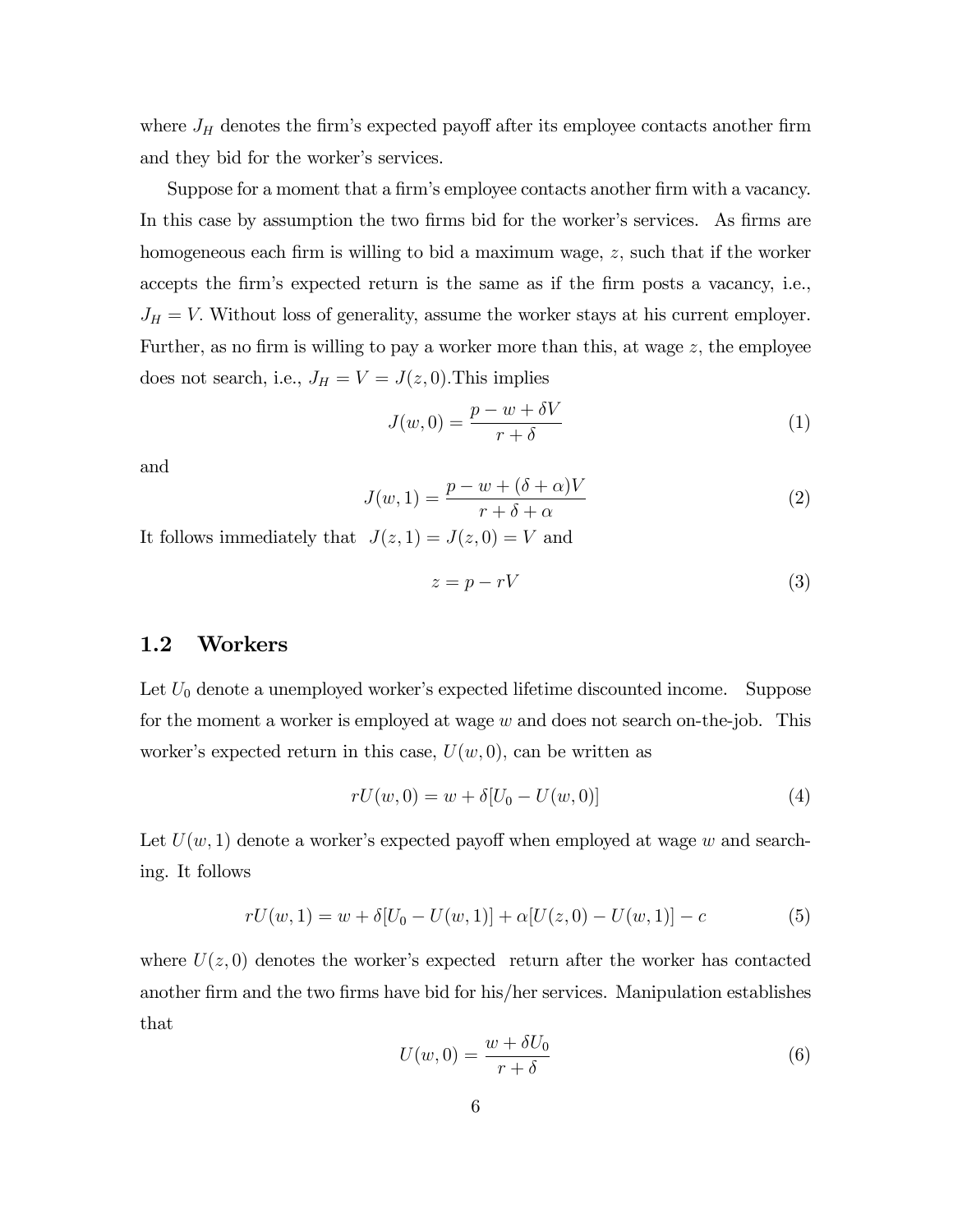and

$$
U(w,1) = \frac{w(r+\delta) + (r+\delta+r)\delta U_0 + \alpha z - c(r+\delta)}{(r+\delta+\alpha)(\delta+r)}
$$
(7)

We are now in a position to define two reservation wages;  $R_0$  and  $R_1$ . In particular,

$$
U(w,0) \gtrless U_0 \text{ as } w \gtrless R_0
$$

and

$$
U(w, 1) \geq U_0
$$
 as  $w \geq R_1$ 

Hence, at any wage greater than  $R_0$   $(R_1)$ , a worker strictly prefers to work and not search (search) than remain unemployed. Without any real loss of generality we assume at any wage that makes a worker indifferent between employment and unemployment, the worker accepts employment. From (5) and (6) it follows that

$$
R_0 = rU_0
$$

and

$$
R_1 = \frac{(\alpha + \delta + r)rU_0 - \alpha[z - c(r + \delta)/\alpha]}{(r + \delta)}\tag{8}
$$

We are now in a position to specify  $Q$  - the search wage of a worker. This is the wage that makes the worker indifferent between searching while employed and not searching while employed. For any fixed  $U_0$ , it follows from (6) and (7) that  $U(w, 1)$  $\frac{1}{\leq}$   $U(w, 0)$  if and only if  $w \leq Q$ , where

$$
Q = p - rV - \frac{c(r+\delta)}{\alpha}
$$

What is the relationship between  $R_0$ ,  $R_1$ , and  $Q$ ? The first Claim establishes the relevant results.

## Claim 1

(a) If  $c < c_0$ , then  $R_1 < R_0 < Q$ . (b) If  $c > c_0$ , then  $Q < R_0 < R_1$ . (c) If  $c = c_0$ , then  $R_0 = R_1 = Q$ . where

$$
c_0 = \frac{\alpha[p - r(V + U_0)]}{(r + \delta)}
$$
\n(9)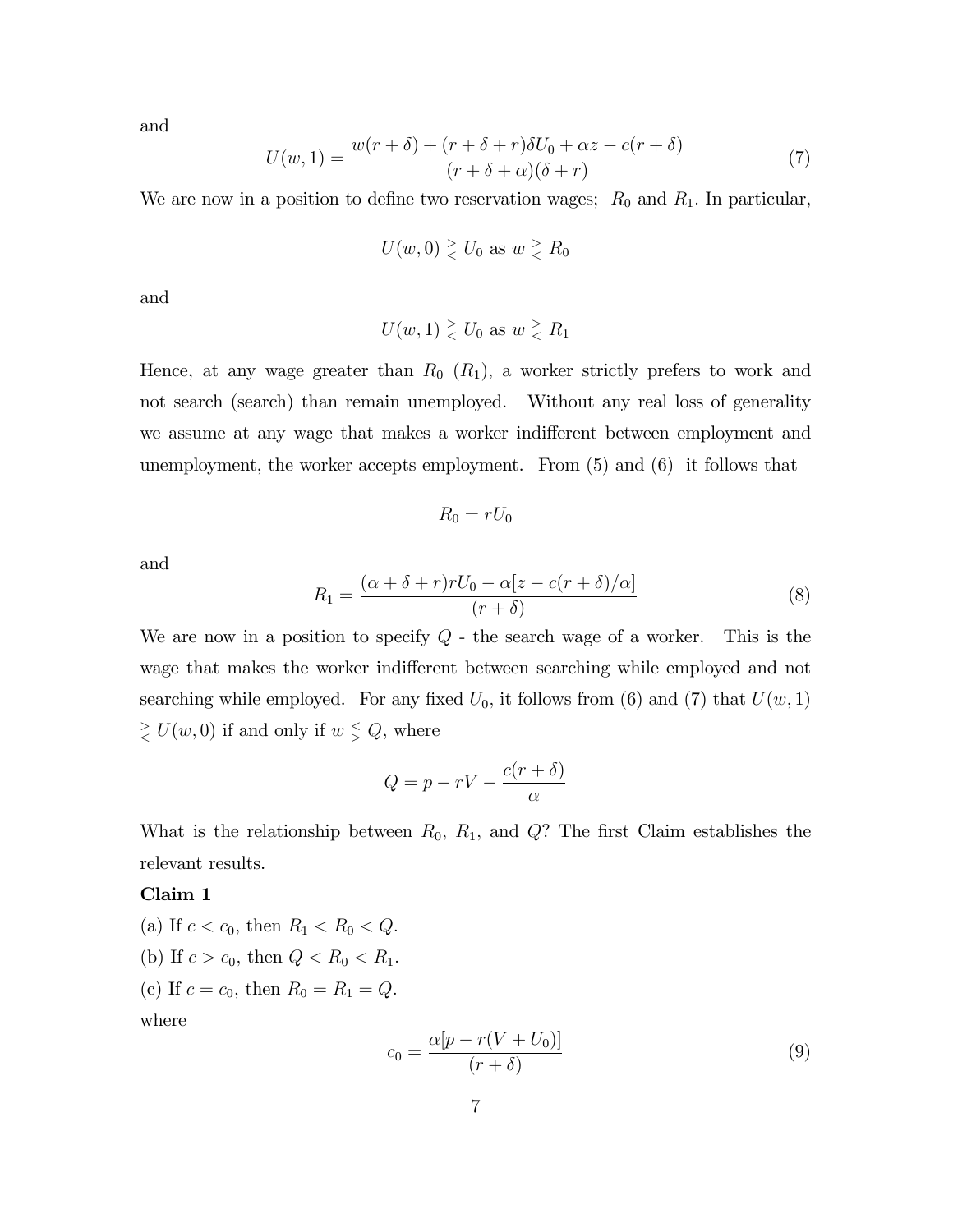### Proof

A little math establishes that  $\partial U(w, 0)/\partial w > \partial U(w, 1)/\partial w > 0$ . The results now follow and are illustrated in Figures 1 and 2. This completes the proof.

Inspection of Figure 1 establishes that if  $c < c_0$ , then  $R_0$  is irrelevant as a worker strictly prefers to search while employed if offered wage  $R_0$ . The above Claim leads to a complete description of an unemployed worker's strategy.

If  $c < c_0$  and wage w is offered to an unemployed worker, then

(a)  $w < R_1$  implies the worker prefers to remain unemployed,

(b)  $Q > w \ge R_1$  implies the worker prefers employment and search on-the-job, and (c)  $w > Q$  implies the worker prefers employment and no search on-the-job.

Note, at wage  $w = Q$  the worker is indifferent between employment and not searching and employment and searching on-the-job. To simplify the analysis, and without any real loss of generality, we assume a worker in this situation does as told by the firm. As shown below, the firm will always prefer to tell the worker not to search at  $w = Q$ .

If  $c > c_0$ , then inspection of Figure 2 establishes that  $R_1$  and Q are irrelevant in this case. In particular, if  $c > c_0$  and wage w is offered to an unemployed worker, then

(a')  $w < R_0$  implies the worker prefers unemployment, and

(b')  $w \ge R_0$  implies the worker prefers employment and not to search on-the-job.

# 2 Feasible Sharing Arrangements

In this section we study the feasible sharing arrangements by varying the wage paid by the firm. As is standard, we call the frontier of the set of feasible sharing arrangements in the positive orthant the Nash Frontier. Suppose wage  $w$  is paid and the worker does not search on-the-job. In this case the surplus going to the worker,  $S_e(w, 0)$ , and surplus to the firm,  $S_f (w, 0)$ , can be written as

$$
S_e(w, 0) = U(w, 0) - U_0 = \frac{w - rU_0}{r + \delta}
$$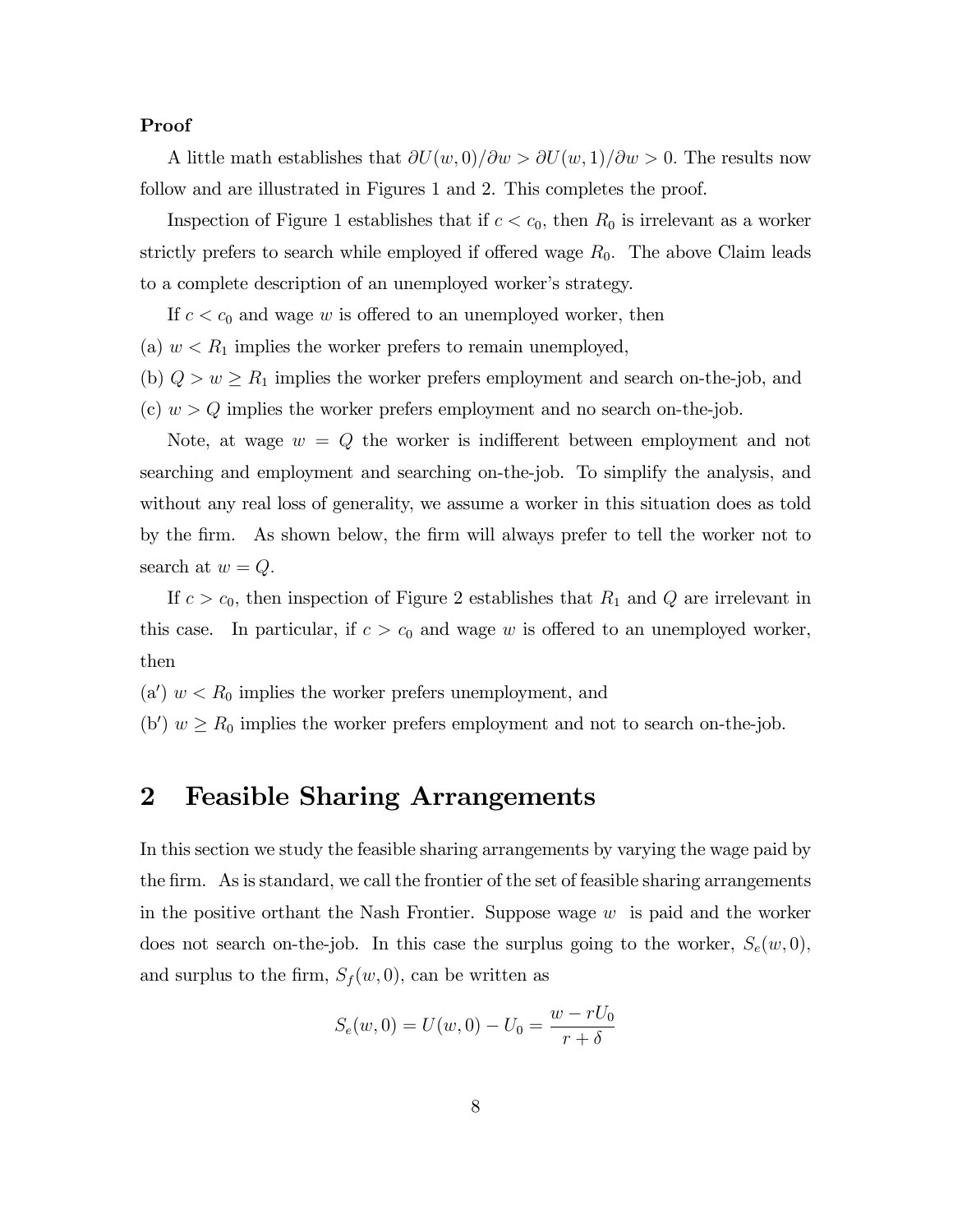and

$$
S_f(w, 0) = J(w, 0) - V = \frac{p - w - rV}{r + \delta}
$$

The total surplus,  $S_0$ , is

$$
S_0 = S_f(w, 0) + S_e(w, 0) = \frac{p - r(V + U_0)}{r + \delta}
$$
\n(10)

for any w where the worker does not search on-the-job. Each point on the frontier shows how much of this surplus goes to the worker and how much to the firm. For example, at wage  $w = z$ , where z is defined in (3),  $S_f(z, 0) = 0$  and the worker receives all the surplus created by the match.

In what follows we assume that V and  $U_0$  are such that  $S_0 > 0$ . It was shown above that if  $c > c_0$ , then no worker searches while employed and therefore  $S_0$  describes the surplus generated by the match. The situation is not so straightforward when  $c \leq c_0$ .

Given  $c \leq c_0$ , for the worker not to search while employed we require  $w \geq Q$ . Suppose the wage offered is w where  $R_1 \leq w < Q$ . In this case an employee will search on-the-job. Let  $S_e(w, 1)$  and  $S_f(w, 1)$  denote the surplus going to the employee and firm respectively. After some substitution it follows

$$
S_e(w, 1) = U(w, 1) - U_0 = \frac{w(r + \delta) - rU_0 + \alpha Q}{(r + \delta + \alpha)(\delta + r)}
$$
(11)

and

$$
S_f(w, 1) = J(w, 1) - V = \frac{p - w - rV}{r + \delta + \alpha}
$$

The total surplus generated when the worker searches on-the-job,  $S_1(c)$ , can be written as

$$
S_1(c) = S_0 - \frac{c}{(r + \delta + \alpha)}\tag{12}
$$

It is straightforward to check that that  $S_1(c) > 0$  if  $c \leq c_0$ .

Suppose the cost of search is such that  $c < c_0$ . In this case  $R_1 < Q < z$ . Figure 3 illustrates the situation where  $S_e$  and  $S_f$  is the surplus going to each party. As all the surplus goes to the worker when wage z is paid  $S_0 = S_e(z, 0)$ . Similarly, as all the surplus goes to the firm when wage  $R_1$  is paid,  $S_1(c) = S_f(R_1, 1)$ . For wage, w, such that  $Q < w \leq z$ , the worker does not search on-the-job, and therefore surplus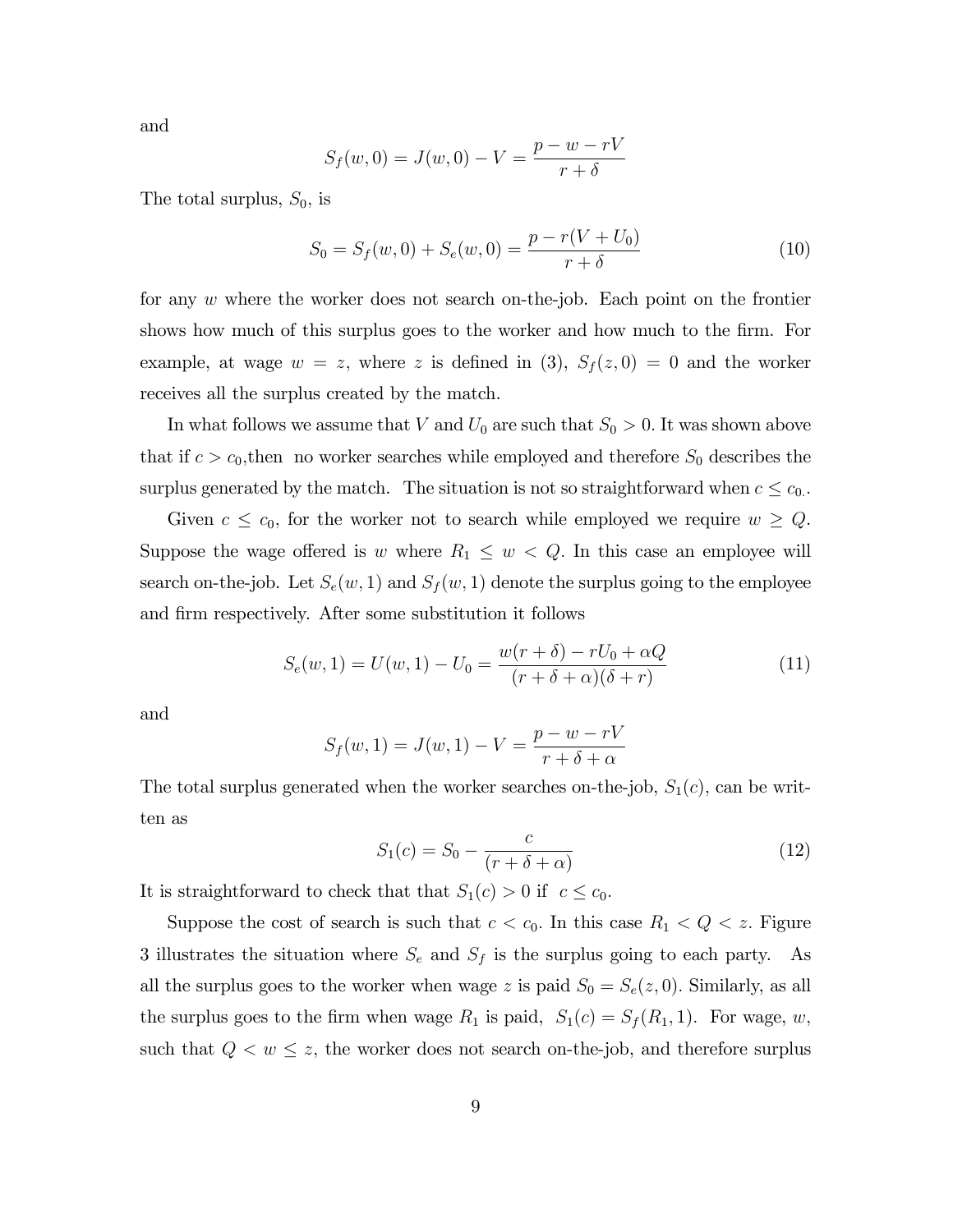$S_0$  is generated by the match. If  $R_1 \leq w < Q$ , however, the worker selects to search and hence total surplus  $S_1(c)$  is generated. This implies the feasible set, given only the search, or not search options are considered, is given by the area contained in ABCDE. in Figure 3. Clearly, this set is not convex.

As stated before, to make the feasible set convex we use a lottery. In particular, suppose with probability  $\rho$  wage  $w = R_1$  is paid, and with probability  $(1 - \rho)$  wage  $w = Q$  is paid. If wage  $R_1$  is paid the worker will search on-the-job, whereas the worker is told not to search if wage  $Q$  is used. Note, the firm prefers the bargain where the worker is paid  $R_1$  and searches, whereas the worker prefers the bargain where wage Q is paid. Given the lottery is used with mixing probability  $\rho$ , the surplus going to the worker can be written as

$$
S_e(\rho) = (1 - \rho)S_e(Q, 0)
$$

and the firm's surplus can be written as

$$
S_f(\rho) = \rho S_f(R_1, 1) + (1 - \rho) S_f(Q, 0)
$$

The total surplus,  $S(\rho)$  can be expressed as

$$
S(\rho) = (1 - \rho)S_1 + \rho S_0
$$

$$
= S_0 - \rho c
$$

Using this construction it is possible to construct the desired convex feasible set. In particular, in Figure 3 when the lottery option is added, the feasible set become the convex area ACDE.

# 3 Bargaining

Suppose for the moment that the Örm and worker bargain on the assumption the worker will not search on-the-job. The Nash bargain in this case satisfies the following program

$$
\arg\max_{w} S_e(w,0) S_f(w,0)
$$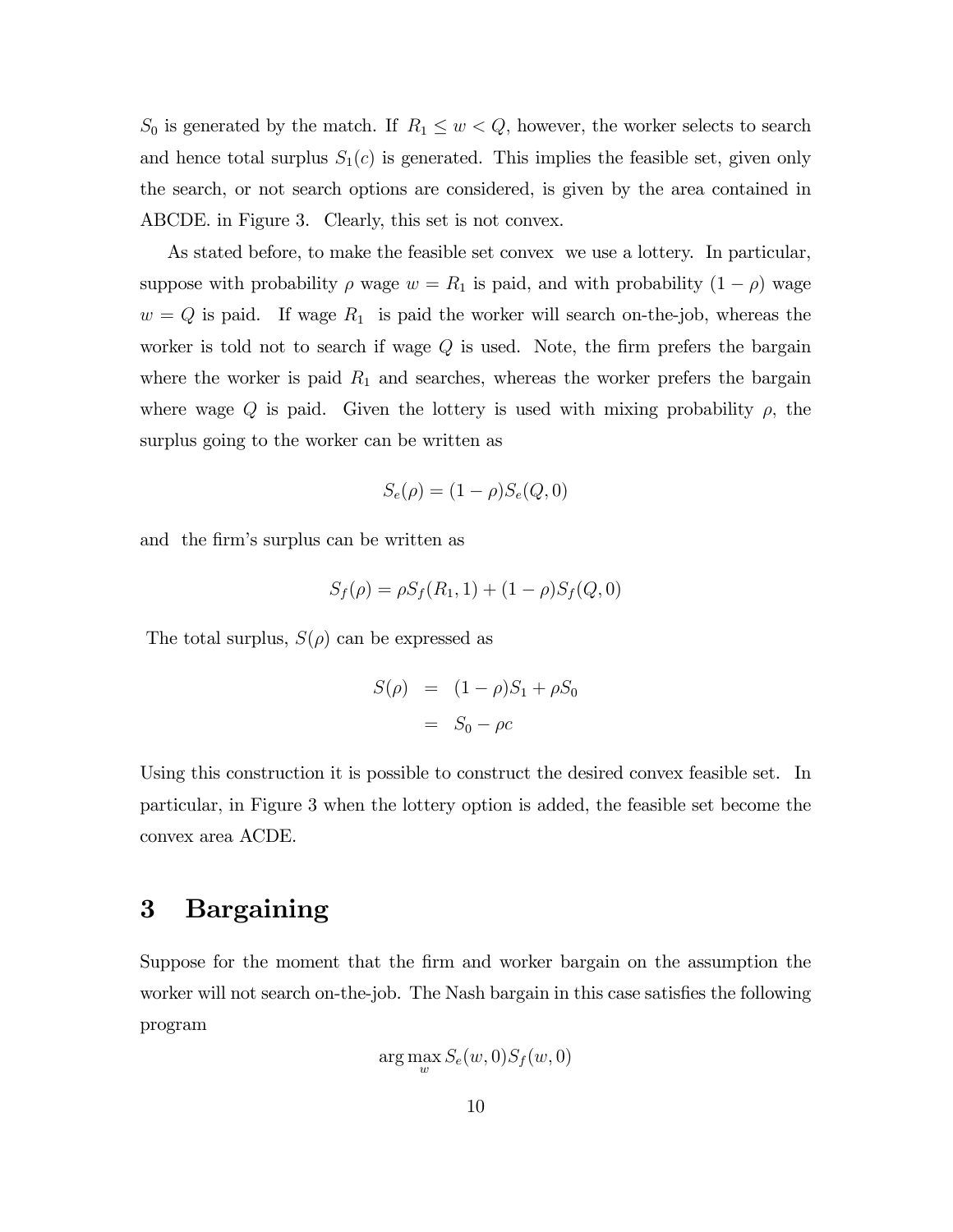on the feasible set whose frontier was described above. As  $\partial S_e(w, 0)/\partial w = -\partial S_e(w, 0)/\partial w$ , it follows that  $w_s$  solves the above program where this wage splits the surplus  $(STS)$ in that  $S_e(w_s, 0) = S_f(w_s, 0)$ . This implies

$$
w_{ns} = \frac{1}{2} [p + r(U_0 - V)] \tag{13}
$$

Indeed, if  $\partial S_e(w, 0)/\partial w = -\partial S_e(w, 0)/\partial w$ , and no other constraints are taken into account, then the Nash bargain is always a  $STS$  bargain. If  $c > c_0$ , we have shown employees do not search on-the-job and therefore the above bargain is the one used. This is illustrated Figure 4. Indeed, this is the standard bargaining case much considered in the literature.

Assume now that  $c < c_0$ . In this case an employee will search if the wage paid is less than the search wage, Q. Hence, the STS bargain is feasible if  $w_{ns} > Q$ . Manipulation, establishes  $w_s > Q$  if and only if  $c > c_1$  where

$$
c_1 = \frac{\alpha S_0}{2} < c_0 = \alpha S_0 \tag{14}
$$

This implies the Nash bargain is a *STS* bargain if  $c_0 > c \geq c_1$ .

To understand this result in a slightly different way, note  $S_e(Q, 1)$  can be written as

$$
S_e(Q, 1) = S_0 - \frac{c}{\alpha}.
$$

It follows that  $S_e(Q, 1) = S_e(R_1, 1)$ , when  $c = c_0$ . Further,  $S_e(Q, 1)$  increases as c decreases when  $0 < c < c_0$ . It now follows from inspection of Figure 5 that as long as  $S_e(Q, 1) \leq S_0/2$ , the unique Nash bargain is a *STS* bargain illustrated by  $(S_e^*, S_f^*)$ . It is simple to show  $S_e(Q, 1) \leq S_0/2$  if and only if  $c \geq c_1$ .

When  $c < c_1$ (i.e., when  $S_e(Q, 1) < S_0/2$ ) the *STS* bargain is not feasible. In this case the Nash bargain is either a constrained Nash  $(CN)$  bargain (where wage  $Q$  is paid and the worker is told not to search), or a lottery, where the worker is paid Q with probability  $(1 - \rho)$  (and the worker told not to search, or and  $R_1$  with probability  $\rho$ . Without loss of generality define the Nash surplus in this case as:

$$
N(\rho) = S_e(\rho)S_f(\rho) = (1 - \rho)[S_w(Q, 0)][\rho S_1 + (1 - \rho)S_f(Q, 0)]
$$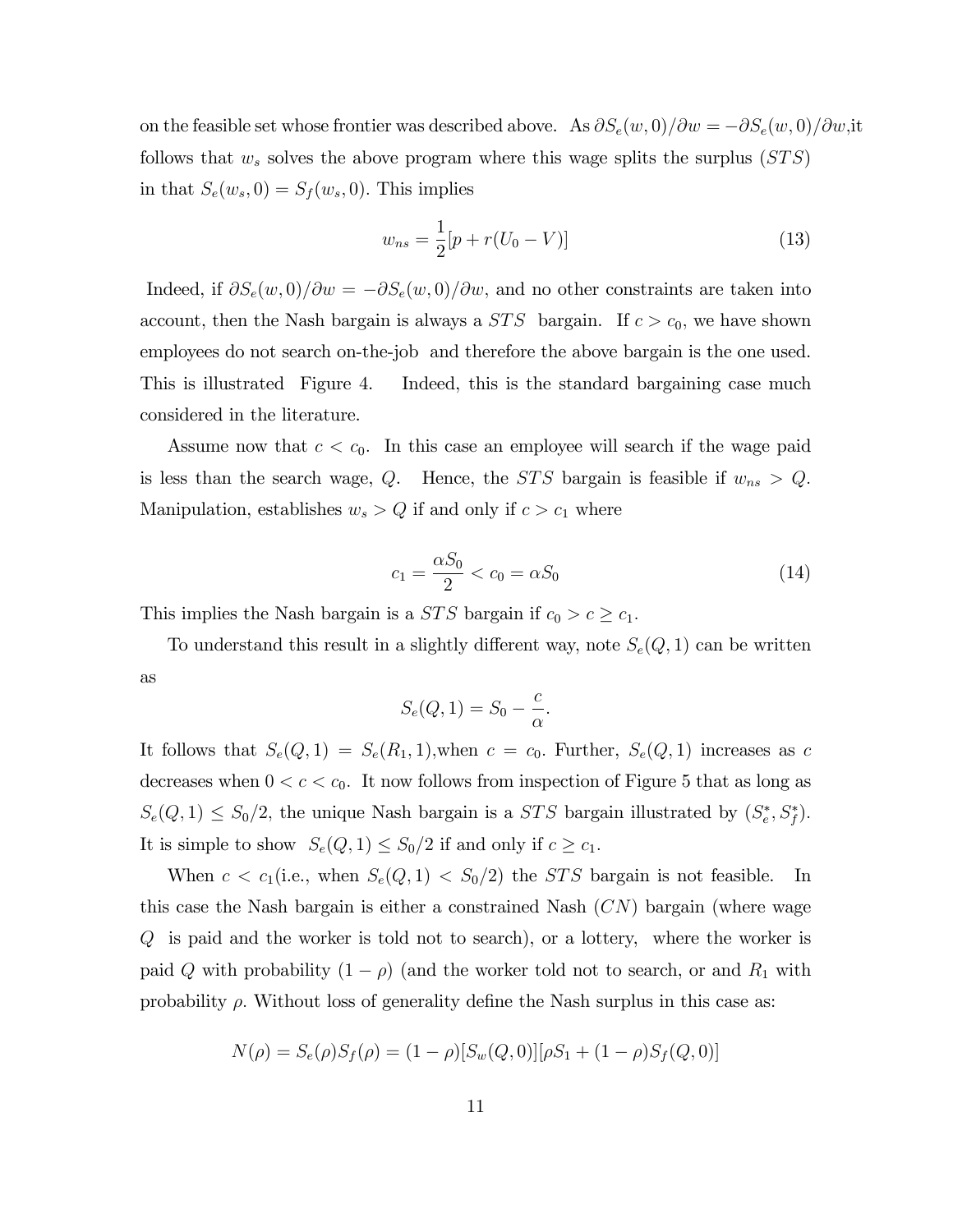as  $S_f(R_1, 1) = S_1(c)$ . Note, if maximization implies  $\rho$  is chosen, where  $0 < \rho < 1$ , then the lottery is best.. If maximization implies  $\rho = 0$ , then a CN bargain is best.<sup>5</sup>. The next result summarizes the results.

## Claim 3

Given  $U_0$  and V fixed such that  $p - r(U_0 + V) > 0$ :

(a) If c is such that  $c_2 \leq c < c_1$ , a CN bargain maximizes the Nash product, where  $c_2$  is defined by

$$
c_2 = \frac{\alpha S_0}{2} \frac{(r + \delta + \alpha)}{(\delta + r + (3/2)\alpha)} < c_1 \tag{15}
$$

(b) If  $0 < c < c_2$ , then the lottery with mixing probability  $\rho^*$  maximizes the Nash product where  $0 < \rho^* < 1/2$ , where

$$
\rho^* = \frac{S_1(c) - 2S_f(Q, 0)}{2[S_1(c) - S_f(Q, 0)]}
$$

## Proof

See Appendix.

Note, when  $c = c_2$ , then  $S_e(Q, 1) = S_k$ , where

$$
S_k = \frac{S_0}{2} \frac{(\delta + r + 2\alpha)}{\alpha(\delta + r + (3/2)\alpha)} > \frac{S_0}{2}
$$

We know already that if  $c < c_1$ , then  $S_e(Q, 1) > S_0/2$  and the *STS* bargain is not feasible. If  $c_2 < c < c_1$ , then  $S_e(Q, 1) < S_k$ , and the bargain that maximizes the Nash product is a CN bargain where the worker is paid Q and told not to search. This is illustrated in Figure 6. Suppose a worker and firm use a  $STS$  bargain when  $c_2 < c < c_1$ . I the firm and worker use a *STS* bargain, then the worker will receive a wage less then the worker will search while employed and the surplus from the match is  $S_1(c)$  which is significantly less than  $S_0$ . A greater Nash product can be obtained by paying  $Q$  (and telling the worker not to search). This bargain implies the firm gets less than half the surplus  $S_0$  but this preferred to obtaining the surplus  $S_1(c)$ 

When the cost of search, is in the range  $0 < c < c_2$ , then  $S_e(Q, 1) > S_k$ , and therefore the lottery bargain maximizes the Nash product. Such a bargain is illustrated in

<sup>&</sup>lt;sup>5</sup>As will be shown later,  $\rho = 1$  is never optimal.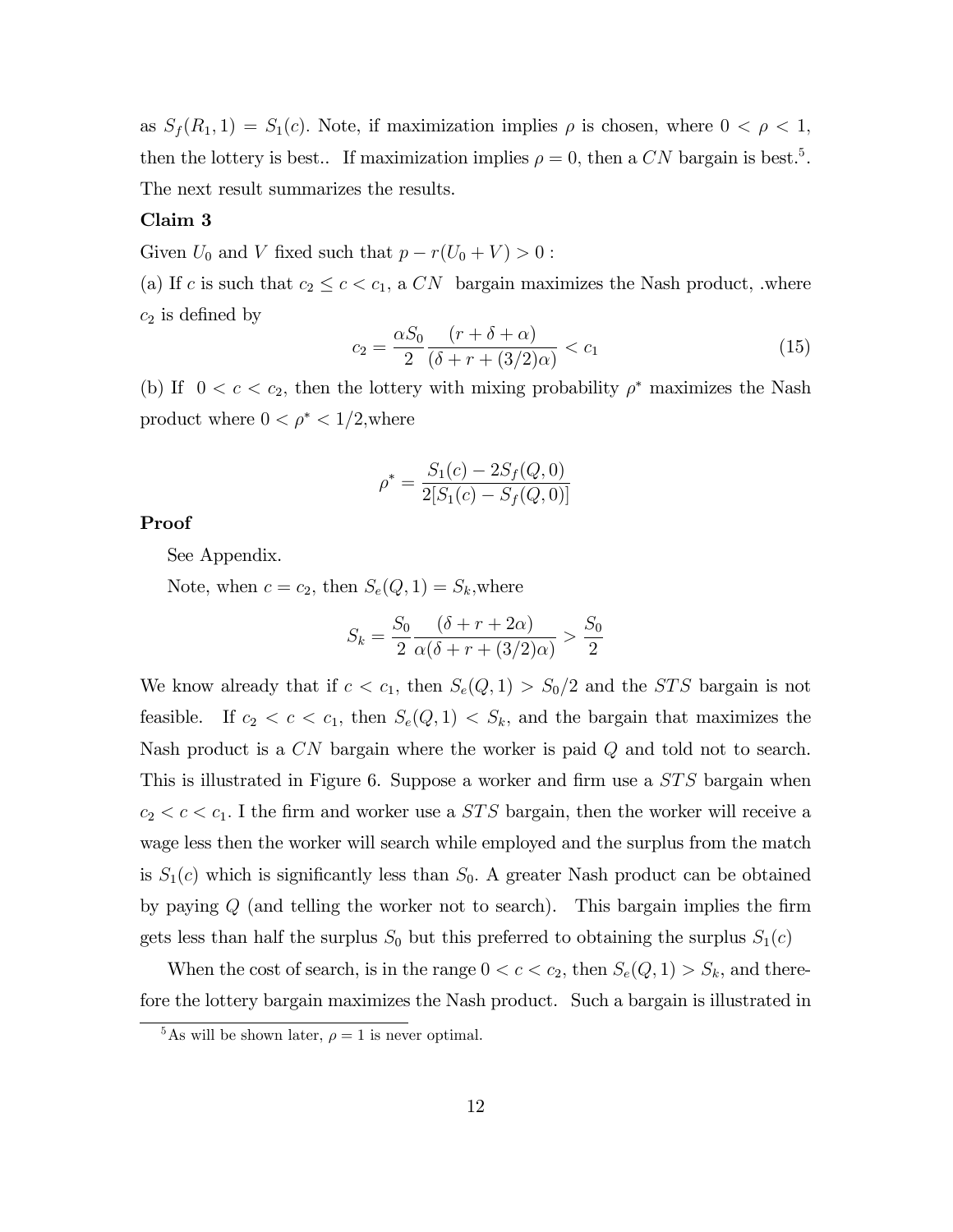Figure 7. In this case a worker is paid either  $R_1$ , or  $Q$  (and told not to search). Those paid  $R_1$  search, those paid  $Q$  don't. Paying the worker  $Q$  and telling the worker not to search becomes more costly to the firm as the cost of search decreases. For  $c < c_2$ it is too costly and the lottery bargain yields a higher Nash product.

# 4 Market Equilibrium

In the previous Section it was established that given  $U_0$  and  $V$ , there are three possible bargaining outcomes depending on the cost of search:

- A: If  $c > c_1$ , workers and firm use a *STS* bargain
- B: If  $c_2 < c < c_1$ , workers and firms use a CN bargain.
- C: If  $c < c_2$ , workers and firms use the lottery bargain.

The objective here is to demonstrate when each of the above bargains is an element of a market equilibrium. Intuitively, a market equilibrium can be described as follows. Suppose the market is in steady-state where the market aggregates remain constant through time. Suppose, for example, given  $U_0$  and V, assume  $c > c_1$ , and therefore a ST S bargain is used. This implies the wages paid can be calculated and therefore (given an encounter function is specified) it is possible to calculate the expected return to an unemployed worker,  $\widetilde{U}_0$  and the expected return to a firm posting a vacancy,  $\widetilde{V}$ , in a steady-state A market equilibrium exists if  $U_0 = \widetilde{U}_0 > 0$  and  $V = \widetilde{V} > 0$ , i.e., expectations are fulfilled and both prefer to participate. A market equilibrium can be defined in the same way for the other two types of bargains.

To make progress we first need to specify a steady-state in the market described above. To achieve this goal we first define an encounter function. This specifies the number of encounters  $(e)$  per unit of time between number of searching workers  $(s)$ and the firms with a vacancy  $(v)$ , i.e.,  $e = e(s, v)$ . To simplify the math, assume  $e = sv$ . The simplicity generated by using a quadratic encounter function can now be stated.<sup>6</sup> The number of searchers who make contact with a firm per unit of time,

 $6$ Essentially the same results follow from assuming the encounter function has constant returns to scale. The math, however, is more complicated.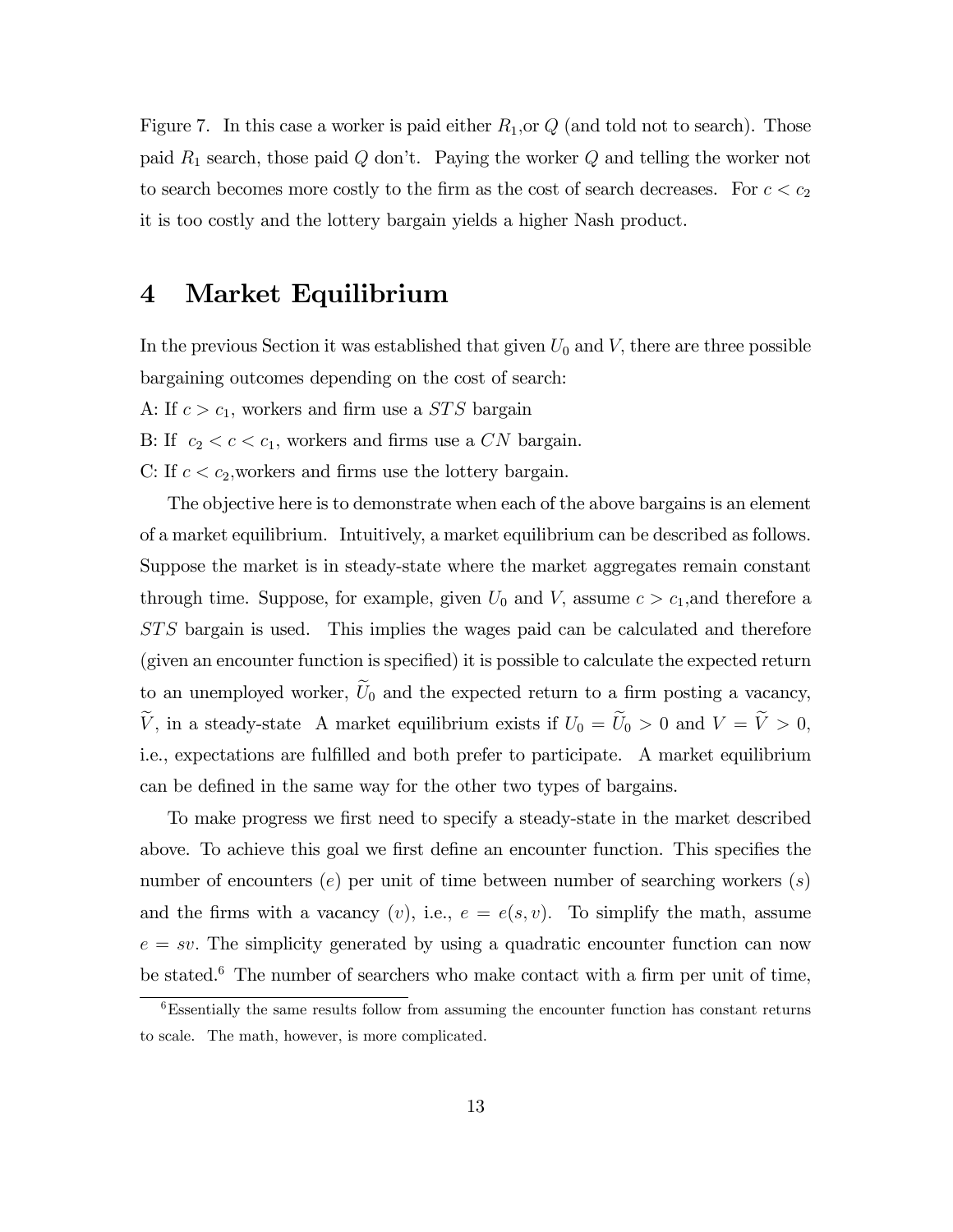$\alpha s$ , equals the number of encounters between workers and firms, sv, which, in turn, equals the number of firms that contact a worker,  $\alpha_f v$ . Hence, under all circumstances  $\alpha = v$  and  $\alpha_f = s$ . By construction, however, the number of vacancies must equal the number unemployed and therefore  $\alpha = u = v$ . Firms with vacancies always hire unemployed on contact and therefore any steady-state  $u\alpha = (1-u)\delta$ . This implies the steady-state number unemployed is always  $u = \delta/(\alpha + \delta)$ . As  $\alpha = u$ , the steady-state number of unemployed (and therefore vacancies) can be written as

$$
\alpha = v = u = \frac{\sqrt{\delta}\sqrt{(\delta + 4)} - \delta}{2} \tag{16}
$$

Hence, given the market is in a steady-state, the number of unemployed, the number of vacancies, and the Poisson arrival rate of offers faced by workers who search are the same and can be written as a function of the job destruction rate.

All that needs to be specified now is the steady-state arrival of workers faced by firms. Assume a fraction  $\gamma$  ( $\gamma \geq 0$ ) of employees search on-the-job. Then  $s =$  $u + \gamma(1-u)$  is the number of workers who search. Hence,  $\pi = u/[u + \gamma(1-u)]$  denotes the fraction of searchers who are unemployed. This implies  $\alpha_f \pi = u = \alpha$ . Hence, independent of the bargain obtained, the arrival rate of offers faced by searching workers equals the arrival rate of unemployed workers faced by firms.

Assuming that one of three bargaining outcomes occurs and the market is in a steady-sate, an unemployed worker's expected return can be written as

$$
rU_0 = \begin{cases} b - c + \alpha [U(w_{ns}, 0) - U_0], \text{ if all use } STS \text{ bargain} \\ b - c + \alpha [U(Q, 0) - U_0], \text{ if all use a } CN \text{ bargain} \\ b - c + \alpha \rho [U(R_1, 1) - U_0] + \alpha (1 - \rho)[U(Q, 0) - U_0], \text{ if all use a lottery} \\ \text{bargain.} \end{cases}
$$

Further, the expected return to a firm with a vacancy can be written as

$$
rV = \begin{cases} \alpha_f[J(w,0) - V], \text{ if all use } STS \text{ bargain} \\ \alpha_f[J(Q,0) - V], \text{ if all use a } CN \text{ bargain} \\ \alpha_f \pi \rho[J(R_1,0) - V] + \alpha_f(1 - \rho)\pi[J(Q,0) - V], \text{ if all use the lottery} \\ \text{bargain} \end{cases}
$$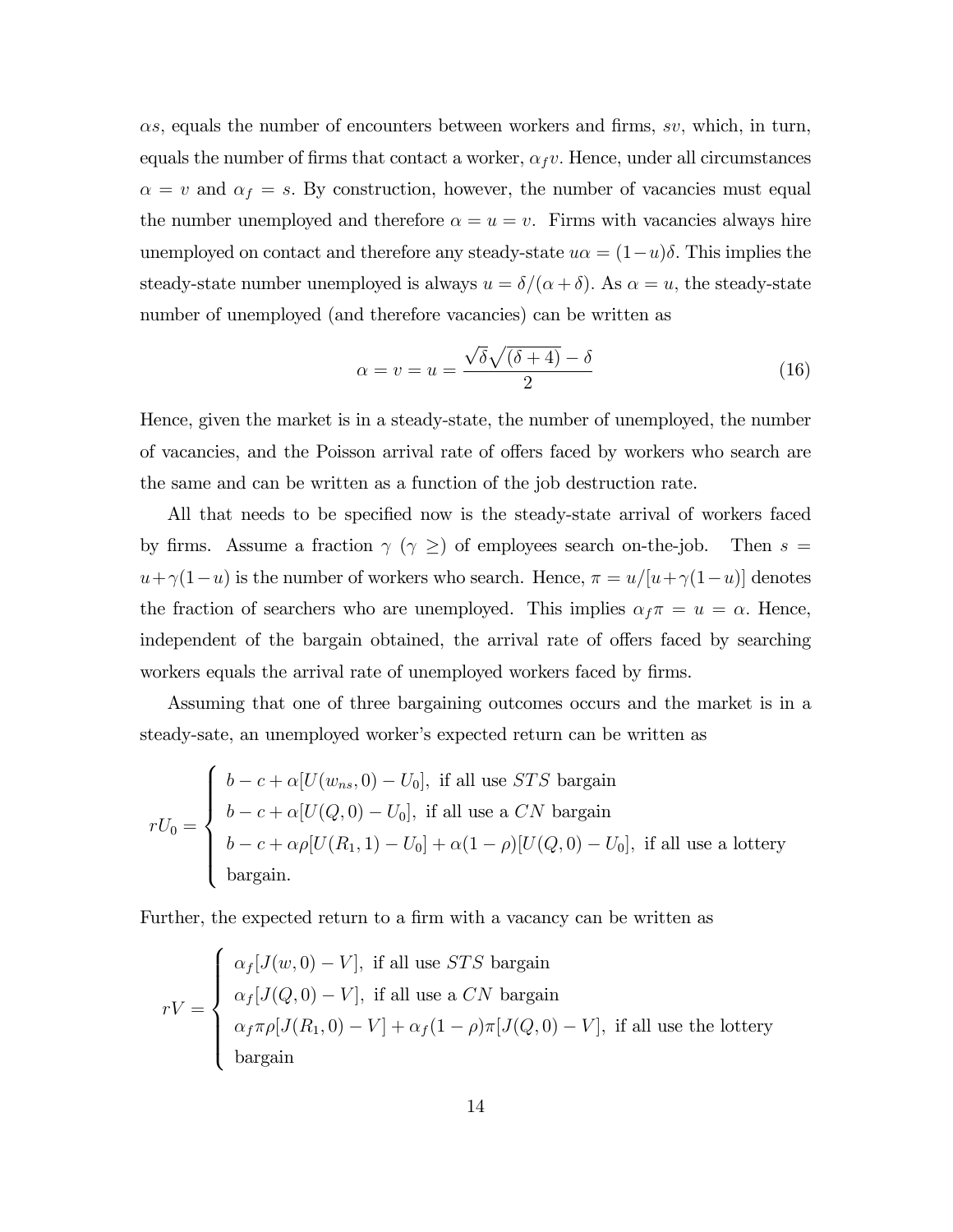The conditions required for all three types of equilibria are specified in the final Claim. The proof of the Claim follows from straightforward algebra and is relegated to an Appendix.

#### Claim 4

(a) If  $k_1 \leq c < k_0$ , where

$$
k_0 = \frac{\alpha(b+p) + 2b(r+\delta)}{\alpha + 2(r+\delta)}
$$
 and  $k_1 = \frac{(p-b)\alpha}{2(r+\delta) + \alpha}$ ,

then there is a unique equilibrium where workers and firms reach a  $STS$  bargain. No employed workers searches and the wage paid is  $w = (p + b - c)/2$ (b) If  $k_2 \leq c \leq k_1$ , where

$$
k_2 = \frac{\alpha(p-b)}{2(r+\alpha+\delta)},
$$

then there exists a unique equilibrium where workers and firms reach a  $CN$  bargain. The wage paid is  $w = Q = (p\alpha - c(r + \delta + \alpha))/\alpha$ 

(c) If  $0 < c < k_2$ , then there exists a unique equilibrium where workers and firms use a lottery. In this case those employees who are paid  $R_1$  search, whereas employees paid  $Q$  or  $z$  do not search.

#### Proof.

See Appendix.

Note when  $c < k_2$ the market equilibrium involves three wages  $R_1$ ,  $Q$ , and z. If an unemployed worker contacts a firm, then the lottery bargain implies the worker will be hired either at wage  $R_1$ , or Q. If the worker is paid Q, then the worker is told not to search and this becomes the wage received by this worker until the job is destroyed. Those paid  $R_1$ , however, search. If another firm is contacted, this worker's wage is increased to z:

# 5 Discussion

Above we have shown that if search costs are small enough then the unique equilibrium is where some workers search while employed and there are three wages in the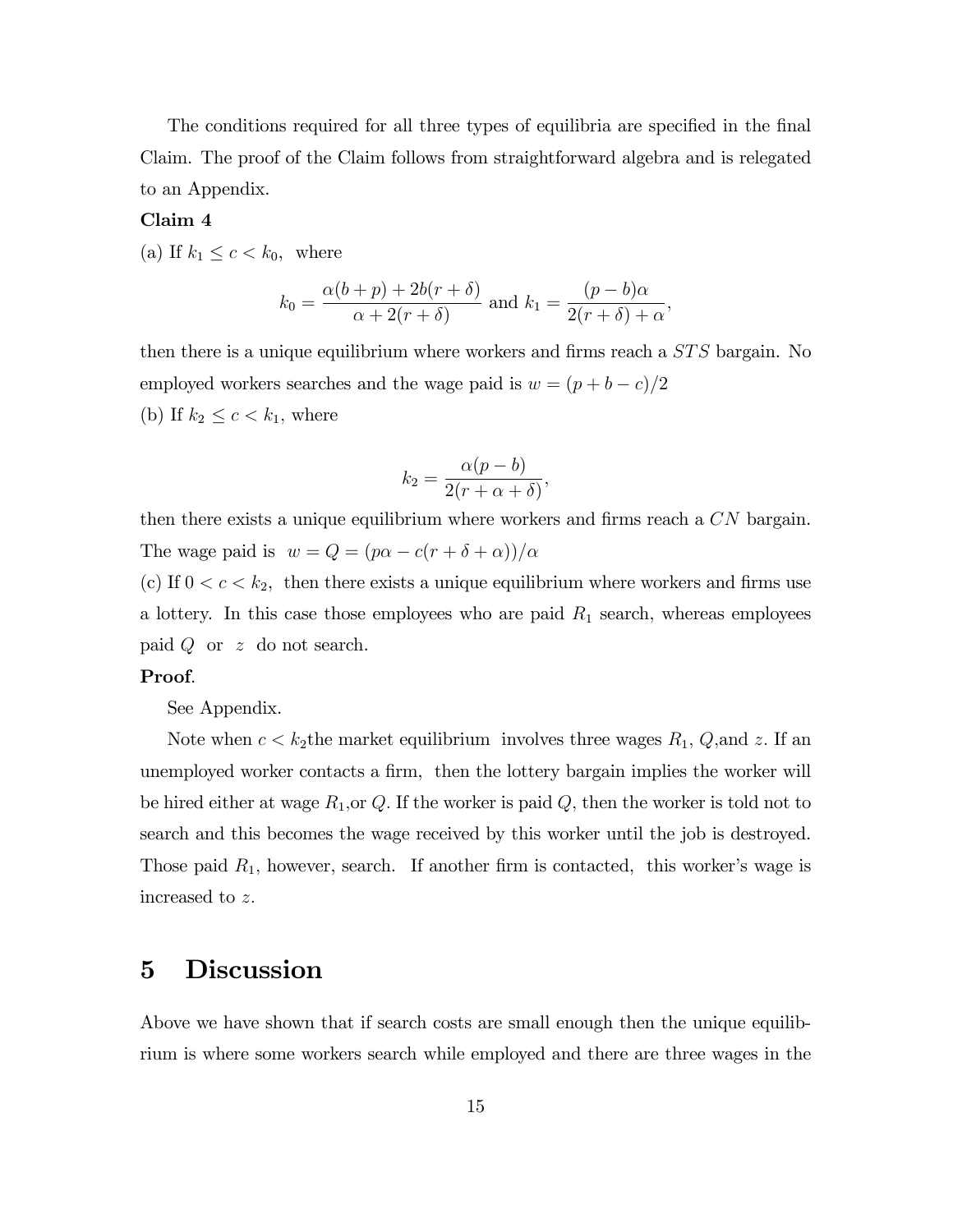market even though firms and workers are homogeneous. Note, unlike the model analyzed by Pissarides (1994), we assumed that bargains are binding. Thus, when a firm offers to pay an employee the high wage  $z$ , in response to the worker receiving an offer from another firm, the firm cannot renege later. In the Pissarides model wages are not binding in this sense, and hence there is little purpose in the two firms bidding for a worker as when one of the firms leaves the threat has gone and they are assumed to revert to a  $STS$  bargain. It should also be noted that  $STS$  bargains yield a smaller Nash product than the  $CN$  bargain if the costs of search are such that  $k_3 < c < k_2$ .<sup>7</sup>

For ease of exposition we have used a market model slightly different than the one used in the Mortensen and Pissarides model (1994). It is, however, simple to apply the bargaining model described here into such a framework. This generates an interesting alternative model to the one they present.

To illustrate the results established above we assign values to the parameters. In particular, assume  $r = 0.1$ ,  $\delta = 0.1$ ,  $p = 50$ , and  $b = 15$ . Hence, from (16) it follows  $\alpha = 0.2701562119$ . Further, making the relevant substitutions it follows that

$$
k_1 = 35.15
$$
,  $k_2 = 14.10$ , and  $k_3 = 10.05$ 

The resulting bargains reached as the cost of search is varied is illustrated in Figure 8. Notice that  $R_1 < b$ . Unemployed workers accept a wage less than b if they will search on-the-job, as working and searching is the only way to obtain the highest wage  $z -$  its a "foot in the door" effect.

# References

[1] Burdett, K (1978) "A Theory of Employee Search and Quits", American Economic Review, 68.

 ${}^{7}$ In the context of the Pissarides' model it appears that the assumption that firms split the surplus is binding in the sense that the worker and firm could obtain a larger Nash product with a  $CN$ bargain for some given values of search costs.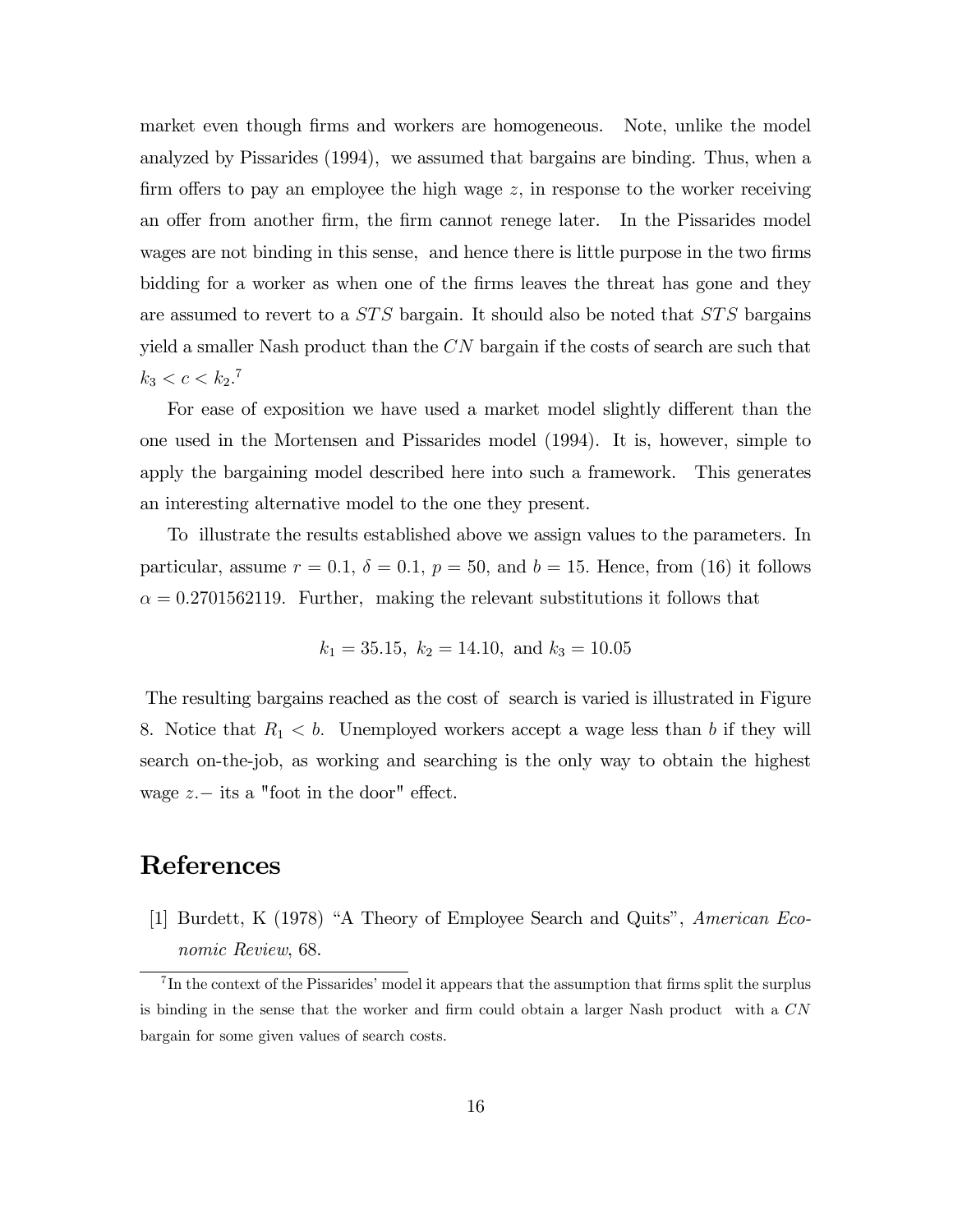- [2] Burdett, K, and D.T. Mortensen (1998): "Wage Differentials, Employer Size, and Unemployment," *International Economic Review*, 39: 257-273.
- [3] Burdett, K. and M.G. Coles  $(2003)$ : "Equilibrium Wage/Tenure Contracts," Econometrica, 71(5), 1377-1404.
- [4] Burdett K, R. Imai and R. Wright  $(2004)$ : "Unstable Relationships," B.E. Journals in Macro, Frontiers in Macroeconomics, 1 (2004), Issue 1, Article 1.
- [5] Cahuc, P., F. Postel-Vinay and J.-M. Robin, (2006) "Wage Bargaining with On-the-job search: Theory and Evidence", *Econometrica*, 74(2), 323-64.
- [6] Mortensen, D.T. (2003): Wage Dispersion: Why are Similar Workers Paid Differently. MIT Press, Cambridge, MA.
- [7] Mortensen, D.T and C Pissarides (1994) "Job creation and job destruction in the theory of unemployment," Review of Economic Studies 61, 397-415.
- [8] Moscarini, G. (2005) "Job Matching and the Wage Distribution." *Econometrica*, March, 73(2), 481-516.
- [9] Nagypal, E. "Labor-Market Fluctuations, On-the-Job Search, and the Acceptance Curse", Northwestern University, 2005
- [10] Pissarides, C. (1994): "Search Unemployment with On-the-Job Search," The Review of Economic Studies, 61(3), 457475.
- [11] Pissarides, C. (2000): Equilibrium Unemployment Theory. MIT Press, Cambridge, MA, second edition.
- [12] Postel-Vinay, F and J-M. Robin  $(2002a)$ . "The Distribution of Earnings in an Equilibrium Search Model with State-Dependent Offers and Counter-Offers," International Economic Review (43)4 989-1016.
- [13] Postel-Vinay, F. and J-M. Robin (2002b): "Equilibrium Wage Dispersion with Worker and Employer Heterogeneity," Econometrica, 70(6), 2295-2350.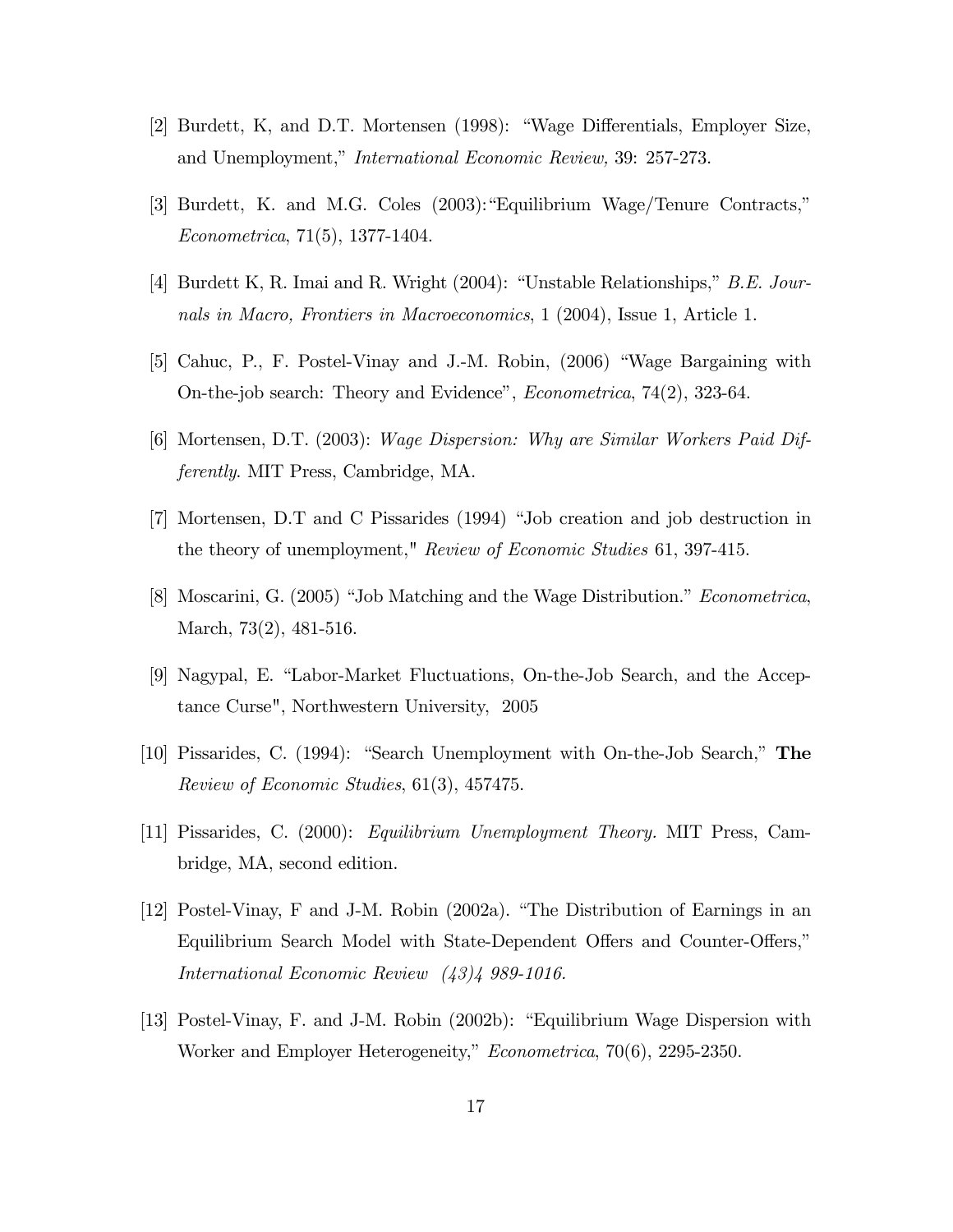[14] Shimer, R. (2004) "On the Job Search, Bargaining, and Wage Dispersion," mimeo University of Chicago.

## Appendix

## Proof of Claim 3

Taking the derivative of the Nash product implies

$$
N'(\rho) = S_e(Q, 0)[(1 - 2\rho)S_1 - 2(1 - \rho)S_f(Q, 0)]
$$

Further,

$$
N''(\rho) = -2S_e(Q,0)[S_1 - S_f(Q,0)]
$$

As  $S_1 = S_f(R_1, 1)$ , and  $N(.)$  is a concave function if  $S_f(R_1, 1) - S_f(Q, 0) > 0$ . It is straightforward to show  $c < c_1$  implies  $S_f(R_1, 1) > S_f(Q, 0)$  and therefore  $N(.)$ is concave. Further,

$$
lim_{\rho \to 0} N'(\rho) = S_e(Q, 0)[S_f(R_1, 1) - 2S_f(Q, 0)],
$$
 and  

$$
lim_{\rho \to 1/2} N'(\rho) = -S_e(Q, 0)S_f(Q, 1)
$$

These results imply the Nash product  $N(.)$  reaches an interior maximum at  $\rho^*$  (0 <  $\rho^*$  < 1/2), if  $S_1 > 2S_f(Q, 0)$ . It is now simple to establish  $S_1 > 2S_f(Q, 0)$  if and only if  $c < c_2$ , where  $c_2$  is defined in the Claim. Given  $\rho^*$  is interior, i.e.,  $0 < \rho^* < 1$ , it follows and therefore

$$
\frac{d\rho^*}{dc} = -\frac{\left[\frac{(1-2\rho^*)}{(r+\delta+\alpha)} + 2(1-\rho^*)/\alpha\right]}{[S_1 - S_f(Q, 0)]2} < 0
$$

This completes the proof.

### Proof of Claim 4

Suppose all workers and firms reach a  $STS$  bargain. From  $(??)$  and  $(??)$  it follows that the steady-state expected return to an unemployed worker,  $U_0$ , and the expected return to a firm posting a vacancy,  $V$ , are given

$$
U_0 = \frac{b + \alpha U(w, 0) - c}{r + \alpha}
$$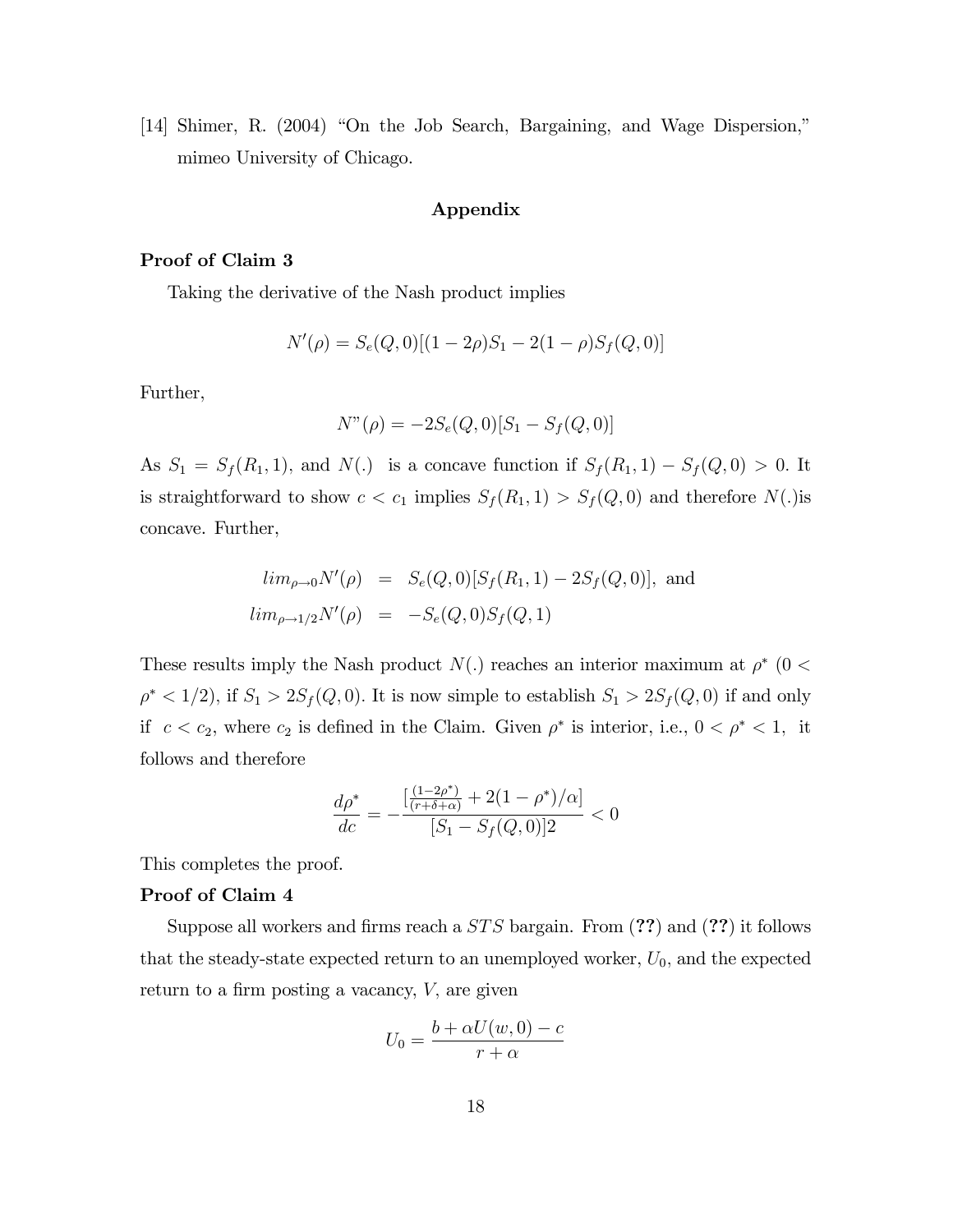and

$$
V = \frac{\alpha J(w, 0)}{r + \alpha}
$$

However,  $U(w, 0)$  and  $J(w, 0)$ , when the *STS* wage is paid can be written as

$$
U(w_{ns}, 0) = \frac{p + U_0(2\delta + r) - rV}{2(r + \delta)}
$$

$$
J(w_{ns}, 0) = \frac{p + V(2\delta + r) - rU_0}{2(r + \delta)}
$$

At a market equilibrium  $V$  and  $U_0$  must satisfy the above four equations. i.e.,

$$
V = \frac{(p+c-b)}{2r(\alpha + \delta + r)}
$$

$$
U_0 = \frac{\alpha p + (b-c)(\alpha + 2(\delta + r))}{2r(\alpha + \delta + r)}
$$

Using these equations it follows  $U_0 \geq 0$  if and only  $c \leq k_0$ , where  $k_0$  is defined in the Claim. Further, it can be established that  $c \geq c_1$  if and only if  $c \geq k_1$ , where  $k_1$  is also defined in the Claim. This establishes (a).

Proceeding in the same way as above it follows that if all use a  $CN$  bargain, then at a market equilibrium

$$
U_0 = \frac{p\alpha - c(2r + \alpha + 2\delta) + b(r + \delta)}{r(r + \alpha + \delta)}
$$

$$
V = \frac{c}{r}
$$

and the wage is given by  $(?)$ . For a CN bargain to be the chosen we use the above to check that  $c_1 > c \ge c_2$  It follows that that in a market equilibrium  $c_3 = k_3$ , where  $k_3$  is defined in the Claim.

Given all use the lottery bargain, it is possible to show

$$
V = \frac{c(\phi^2(1-\rho) + \alpha^2\rho^2) + \alpha\rho\phi(p-b)}{\phi^2r}
$$

$$
U_0 = \frac{\phi(c(r+\delta) + \alpha(b-p)) + c\rho\alpha^2(1-\rho) - \phi(c(2r+2\delta+\alpha) - b(r+\delta) - \alpha p)}{\phi^2r}
$$

where  $\phi = (\delta + \alpha + r)$  and  $\rho = \rho^*$ . It is now straightforward to establish (c). For completeness, the three wages used are presented below:

$$
z = \frac{c[\phi^2(\rho - 1) - \alpha^2 \rho^2] + \phi[p((1 - \rho)\alpha + r + \delta) + \alpha b \rho]}{\phi^2}
$$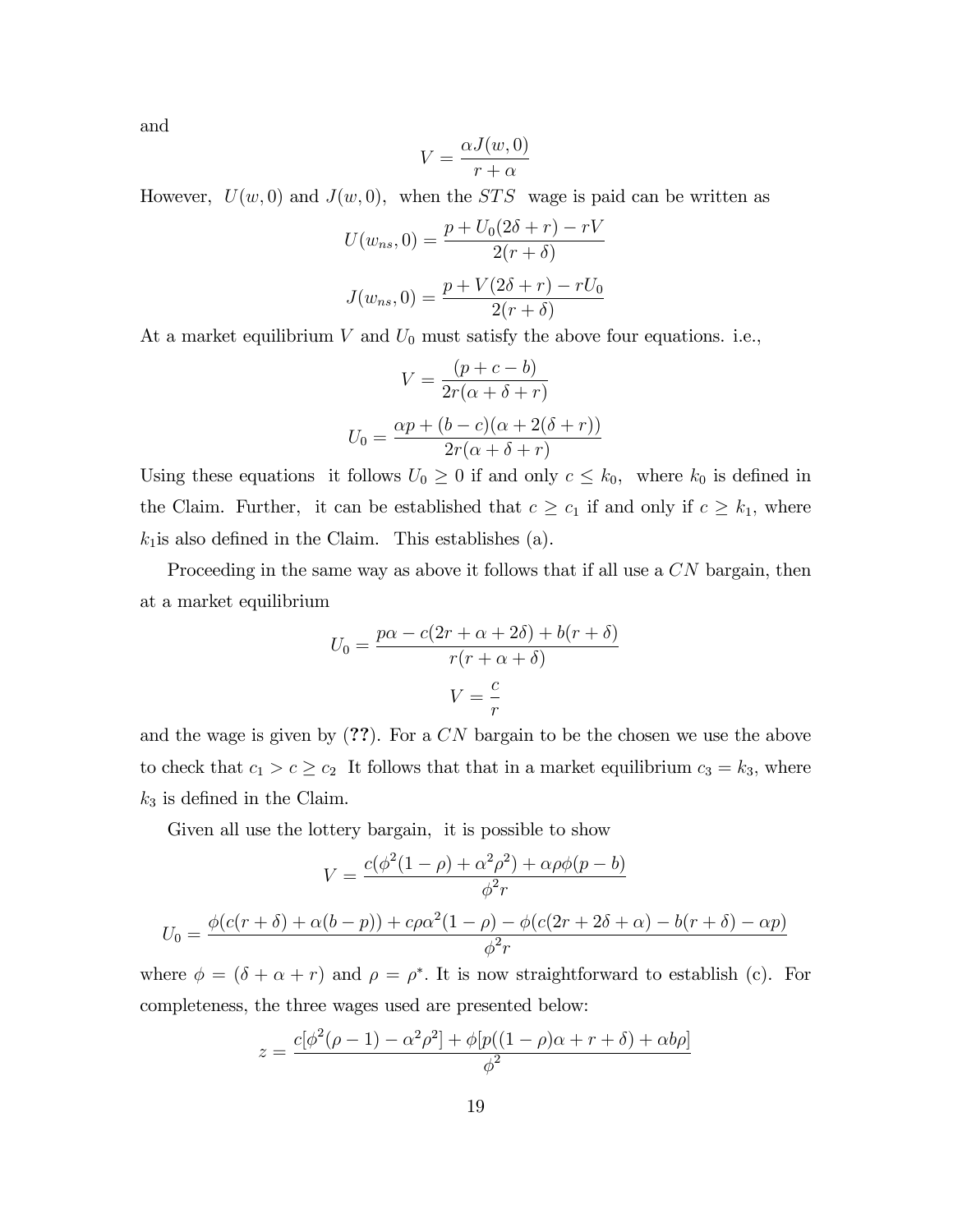$$
Q = \frac{c[\phi^2(\alpha(\rho - 1) - r - \delta) - \alpha^3 \rho^2] - \alpha\phi[p(\alpha(\rho - 1) - r - \delta) + \alpha\rho b]}{\alpha\phi^2}
$$

$$
R_1 = \frac{\phi[b(\alpha(1 + \rho) + r + \delta) - \alpha p\rho] - c[\phi(\alpha + (1 - \rho)(r + \delta)) + \alpha^2 \rho^2]}{\phi^2}
$$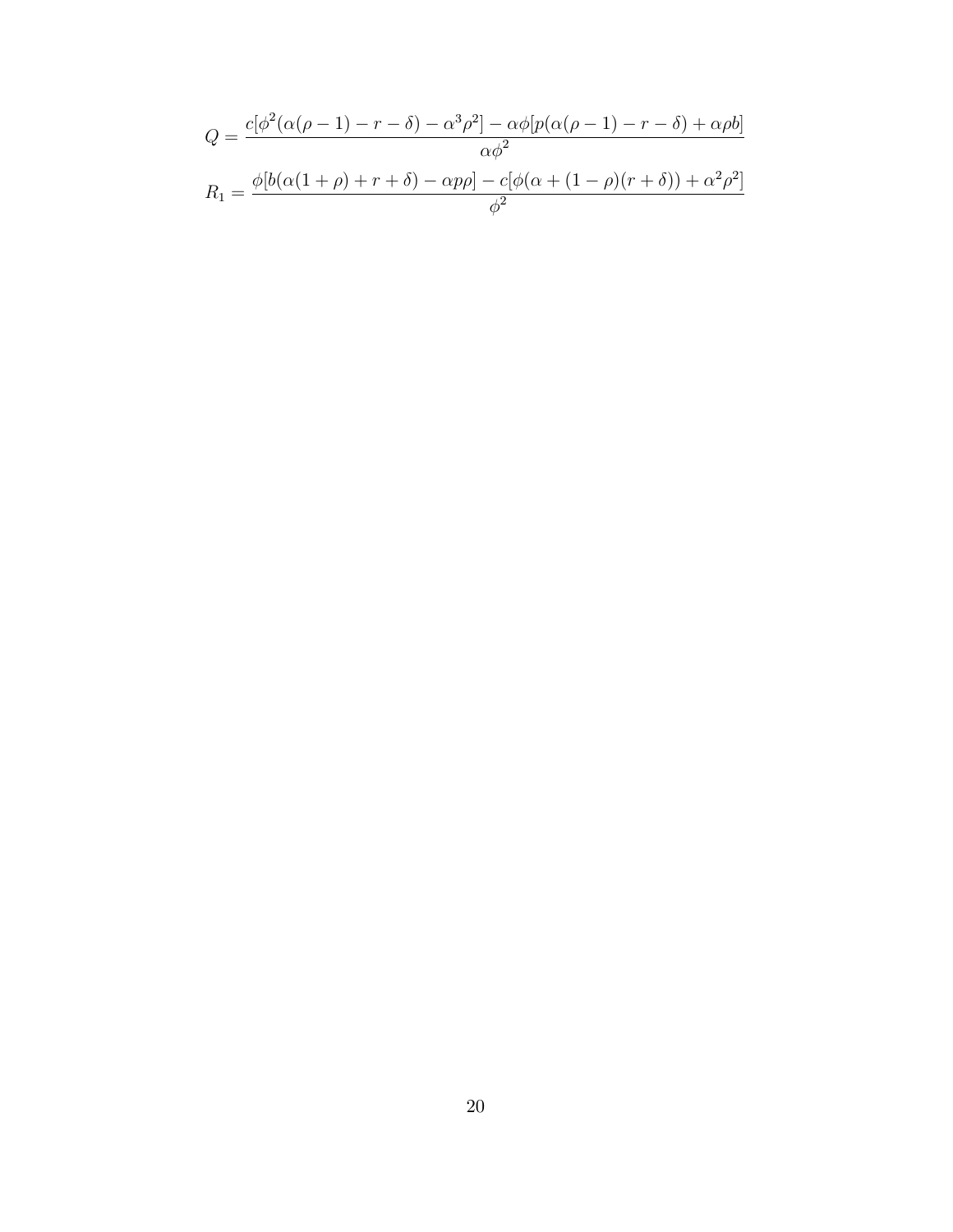

Figure 2:  $c \leq c_0$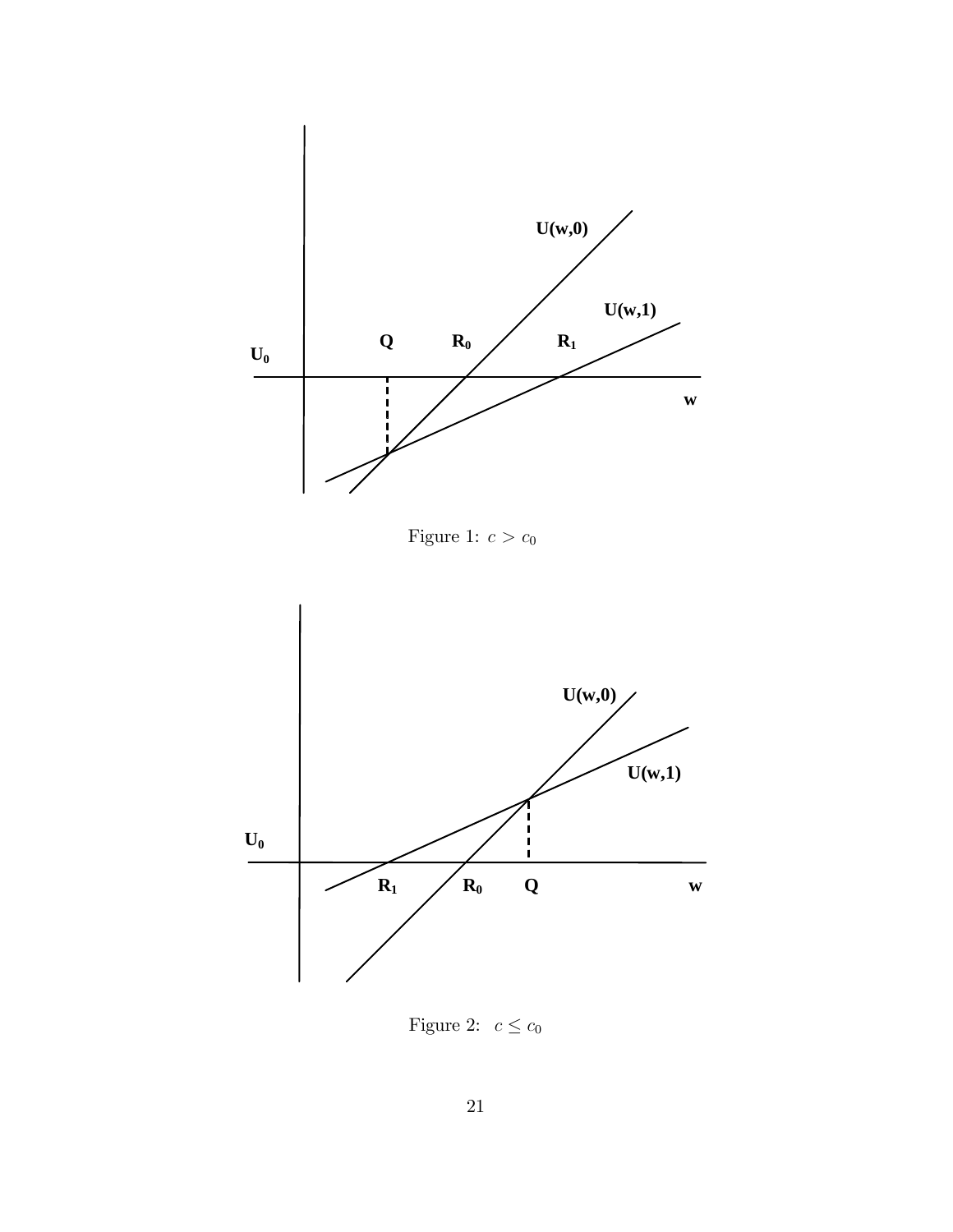

Figure 3: The Feasible Bargaining Set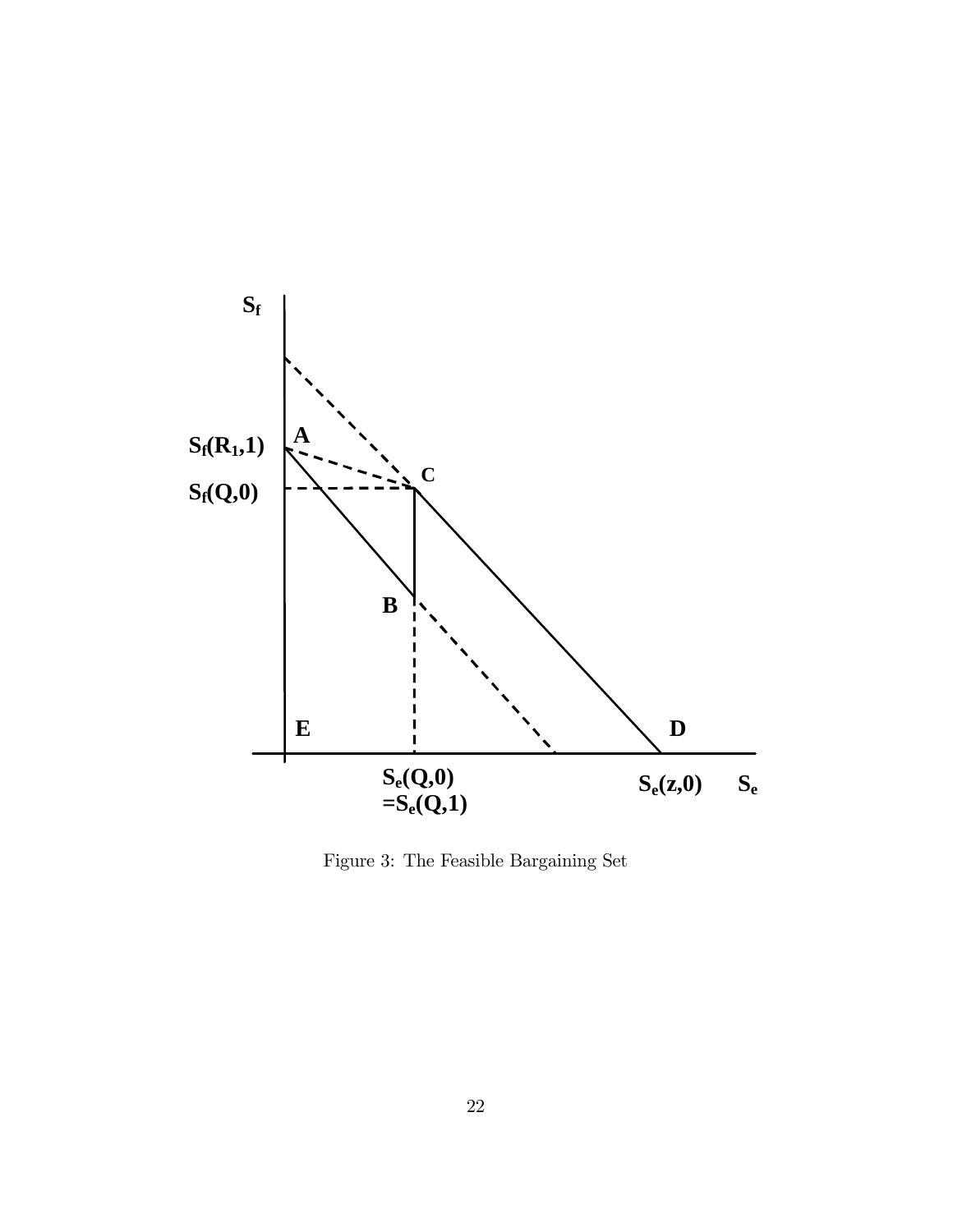

Figure 4: Nash Bargaining with  $c > c_0$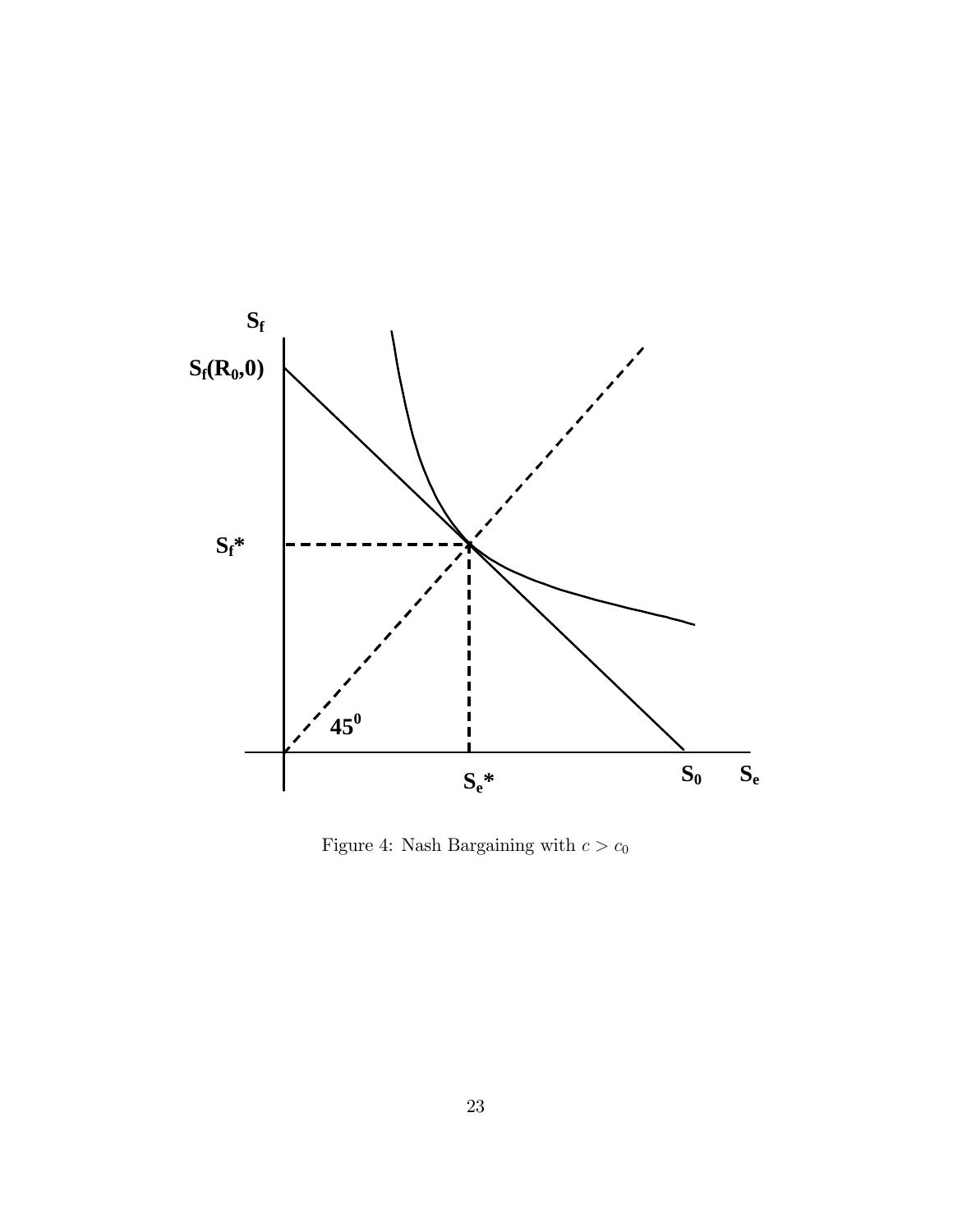

Figure 5: Nash Bargaing when  $c_1 < c < c_0$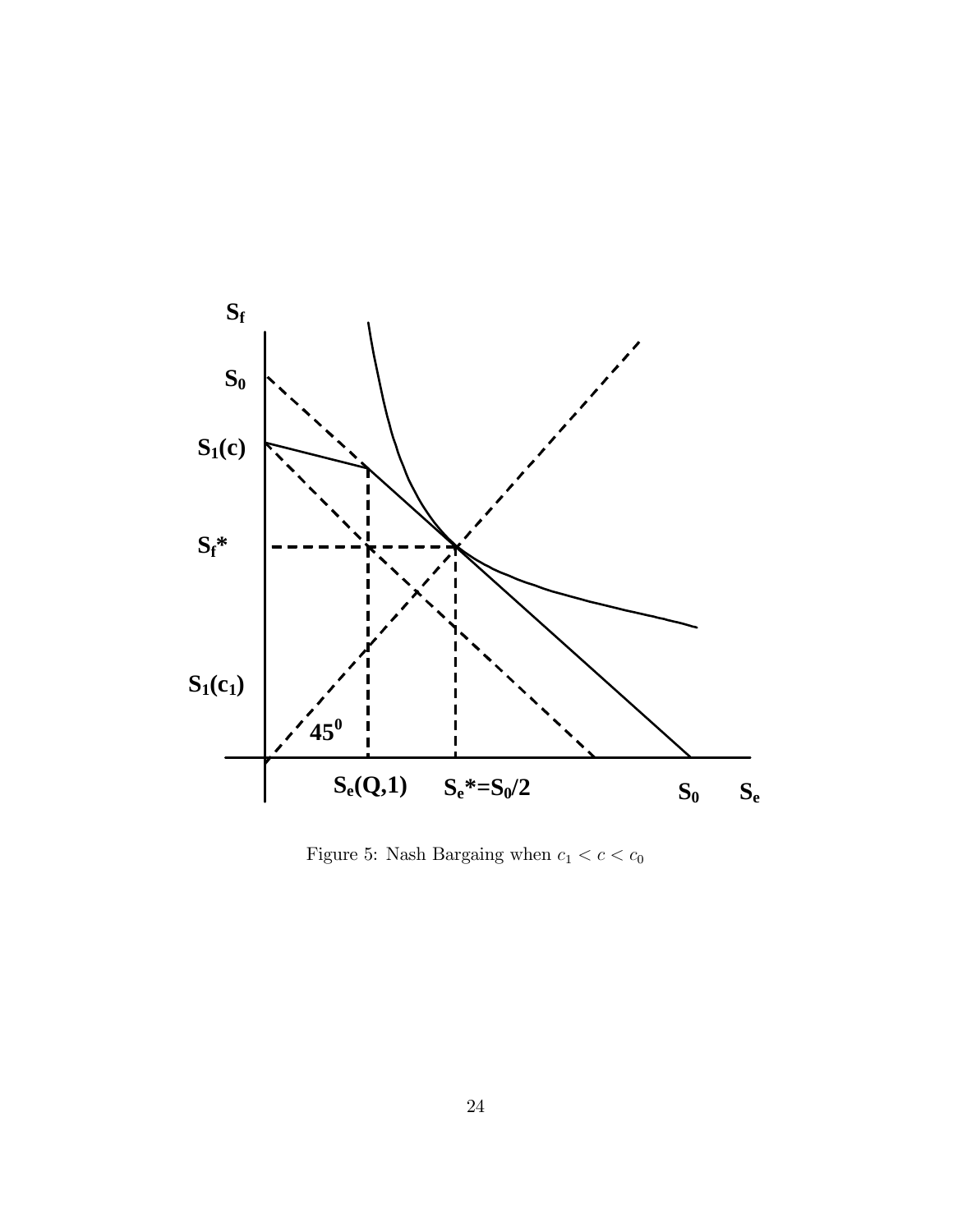

Figure 6: The  $CN$  Bargain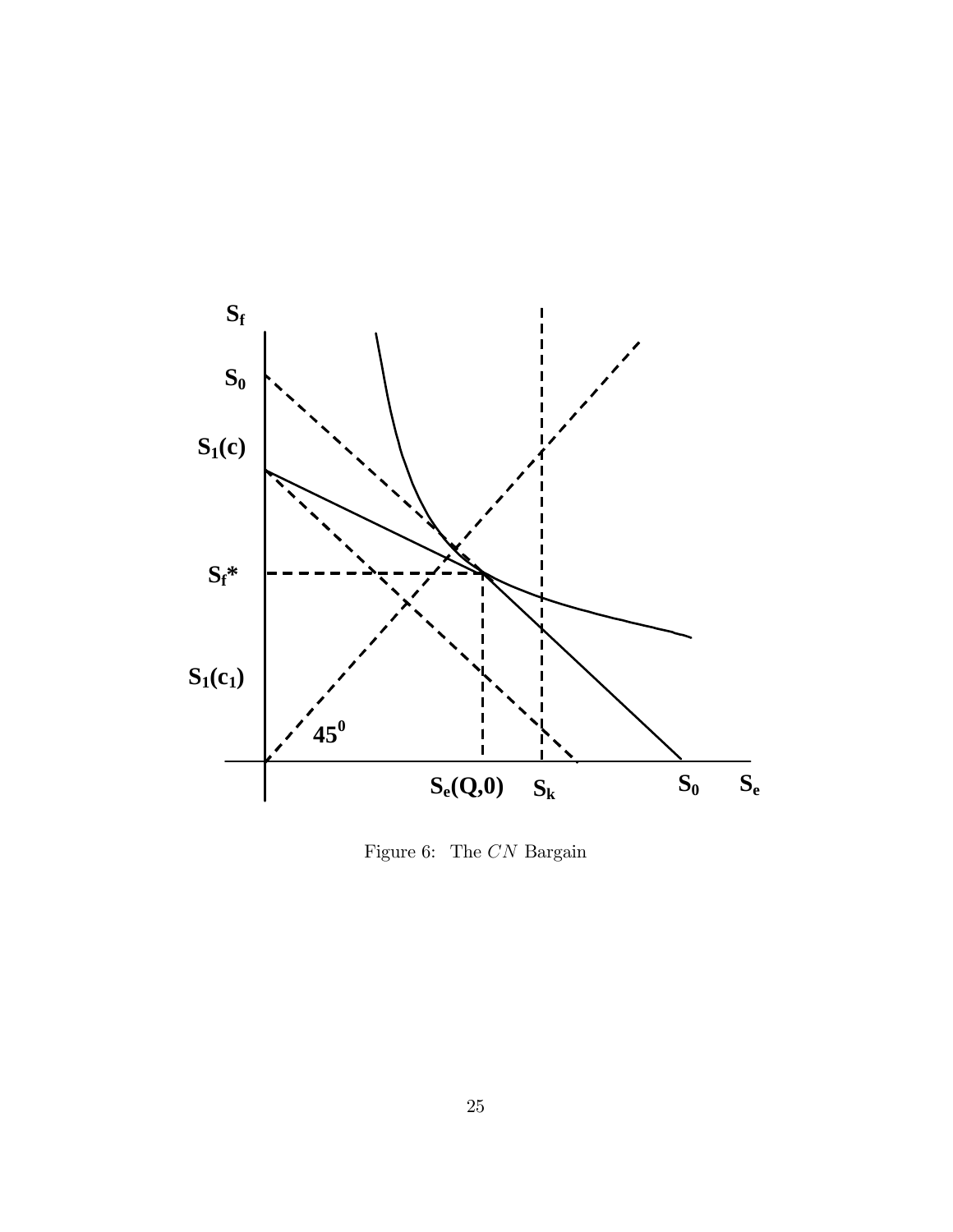

Figure 7: The Lottery Bargain